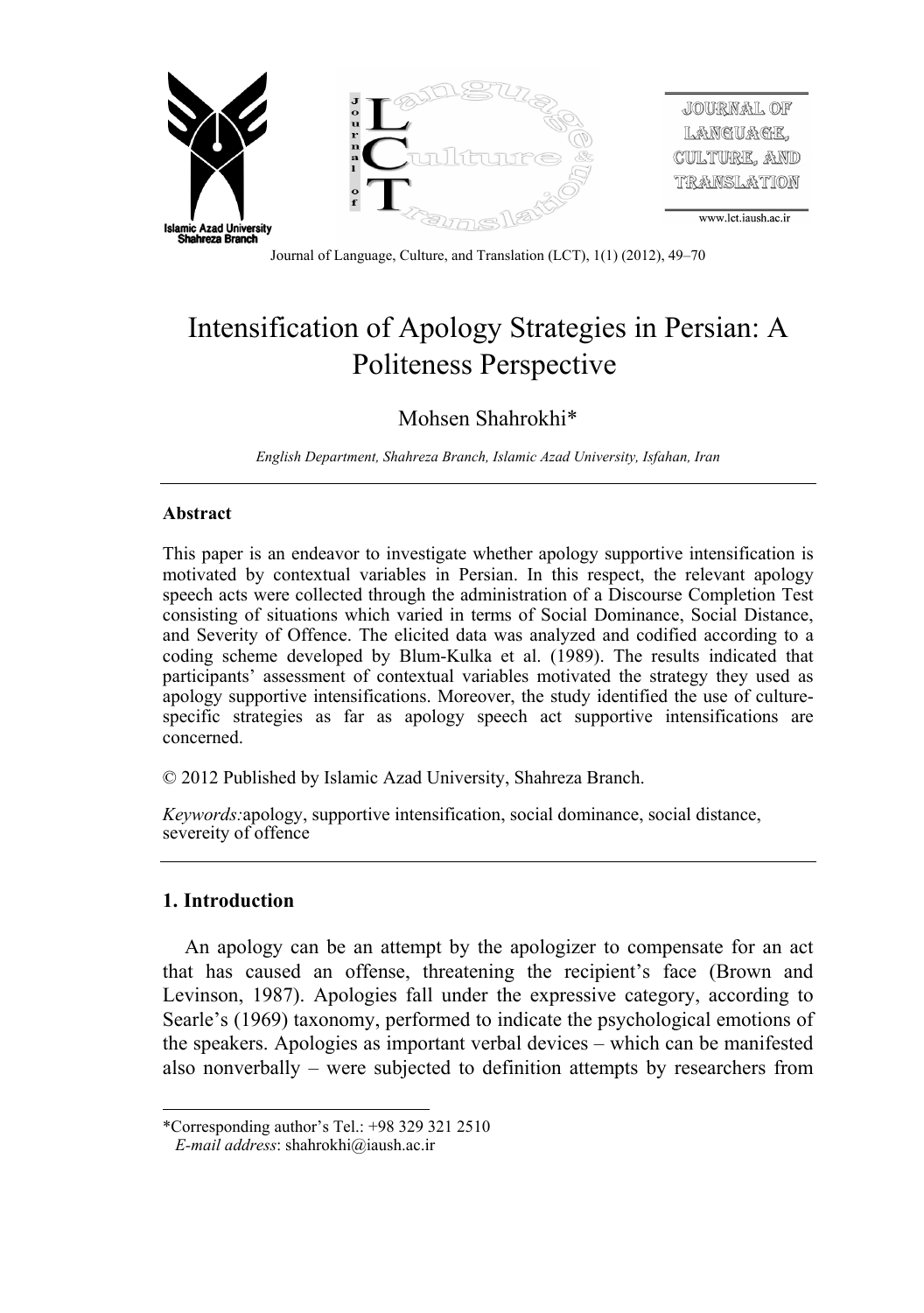various perspectives. One of the most cited definitions of apology is that of Goffman's (1971) which is quoted in Bergeman and Kasper (1993, p. 82) as "remedial interchanges, remedial work serving to reestablish social harmony after a real or virtual offense". Olshtain (1989, pp. 156-7) defines an apology as "a speech act which intended to provide support for the hearer who was actually or potentially mal-affected by a violation". Explanation is the Greek meaning of apology, which is a strong apology strategy as Sami-Hou (2006) suggests. The definition presented by the Oxford English Dictionary (OED) for apology includes "a defense, a justification, and an excuse" by which one can infer the varieties in which apology strategies may be manifested.

In addition to the definitions provided in the literature for apology, there are components which usually make up apology speech acts. According to Blum-Kulka and House (1989) an apology can be realized through three main components namely Alerters, Head acts and Adjuncts. Alerters function as an initiator to alert the addressee's attention to the ensuing speech act. A Head act is the minimal unit through which the main apology is realized and can be also intensified internally. Adjuncts which follow the main apology strategy are what called by Blum-Kulka et al. (1989) as Supportive Moves. Supportive Moves are realized when the speakers opt for strengthening the apology strategy in order to make it more appropriate with regard to the severity of the offence committed and with regard to power and distance relations between the interlocutors engaged in a situation. As such, the apology strategies may be intensified through two methods. The first method is to intensify the apology strategy internally within the syntactic structure of the utterance; while the second method is to support the apology strategy by repeating or employing another apology strategy outside the syntactic structure of the first apology strategy. This study refers to the strategies of the first method as apology internal intensifier and the strategies of the second method as supportive intensifiers. An example of apology speech act including the internal intensifier and supportive intensifiers could be as example (1).



 Since apology attracted the attention of researchers as a popular topic, different classifications of this speech act have been proposed. Fraser (1980), for instance, classified apologies into two main groups, namely direct and indirect apologies. He further subdivided the direct apology strategies as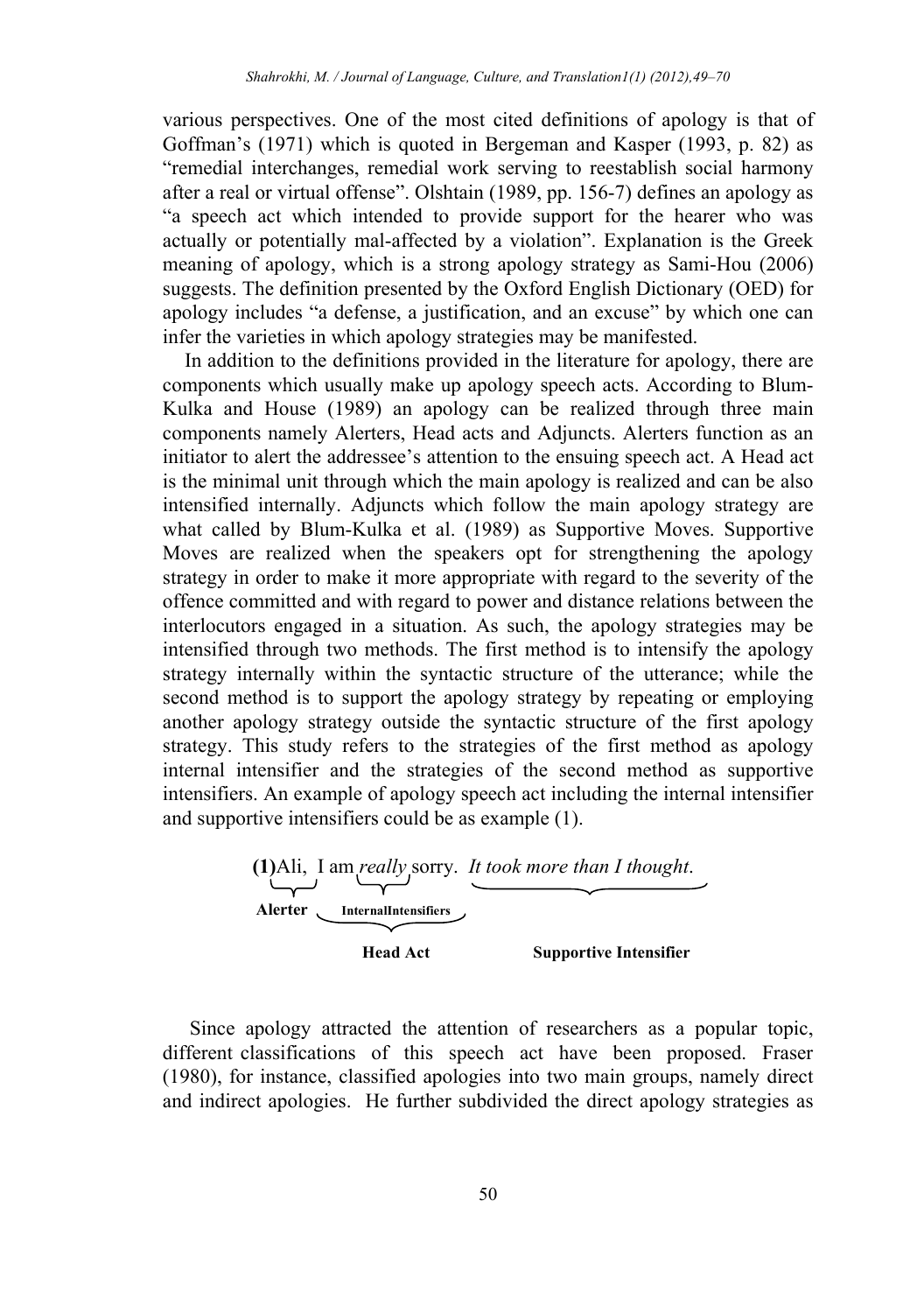announcement of apology, stating the obligation to apologize, an offer for apologizing, and request for apology acceptance.

Fraser (1980) suggested five indirect apologies as well; his indirect apology strategies include expressing regret, requesting forgiveness, acknowledging responsibility, promising forbearance, and offering redness. Then, it was Olshtain and Cohen (1983) whose apology strategy classification formed a contributive classification. They suggested that apologies can be realized as an illocutionary force indicating device (IFID), an expression of the speaker's responsibility for the offence, an explanation or account of the situation or of the cause which gave rise to the violation, an offer of repair, and a promise of forbearance.

Blum-Kulka and Olashtain (1984) later on, built on Olshtain and Cohen (1983) and presented a set of strategies for the performance of apologies. Their classification consisted of IFIDs, an explicit or implicit account of the cause of violation, taking on responsibility that they believed ranges from self-humbling to complete denial of the offense, making an offer, and promise of forbearance. Blum-Kulka and Olshtain's (1984) classification was the basis for the investigation in Blum-Kulka et al. (1989) in the analysis of apologies which will be elaborated in detail in the following section.

Generally speaking, speech acts in Brown and Levinson's (1987) theory threaten both positive and negative face of the speaker and the addressee engaged in an interaction. Hence, request, suggestion, advice, and threats are classified as "face-threatening acts (FTA)" which jeopardize the negative face (Brown and Levinson, 1987, p. 65). Positive face of the speaker is threatened through the performance of such speech acts as apology and by accepting compliments as well, according to Politeness Theory.

The degree of the face-threat involved in any face-threatening act (FTA) is influenced by the degree of the following variables as stated by Brown and Levinson (1978; 1987): the social distance (D), the social dominance or power distance (P), and the severity of offence. The social distance between the interlocutors is an indication of how well the speaker and the hearer know one another. Social distance has a binary value of (+SD), where the interlocutors do not know one another well, and (-SD), where the interlocutors know one another well. The social dominance or power is the relative social dominance of one of the interlocutors on the other one; social dominance has a ternary value, namely (S>H) where the speaker dominates the hearer, (S=H) where the speaker and the hearer are equal, and (S<H) where the speaker is dominated by the hearer. The severity of the offence for which an apology is realized, is also used to estimate the degree of face work in a situation. The severity of the offence, as a context-internal variable, is evaluated as high or low across situations.

Hence, the face work (W) that should be down for any FTA can be estimated, according to Brown and Levinson (1987), by adding the value of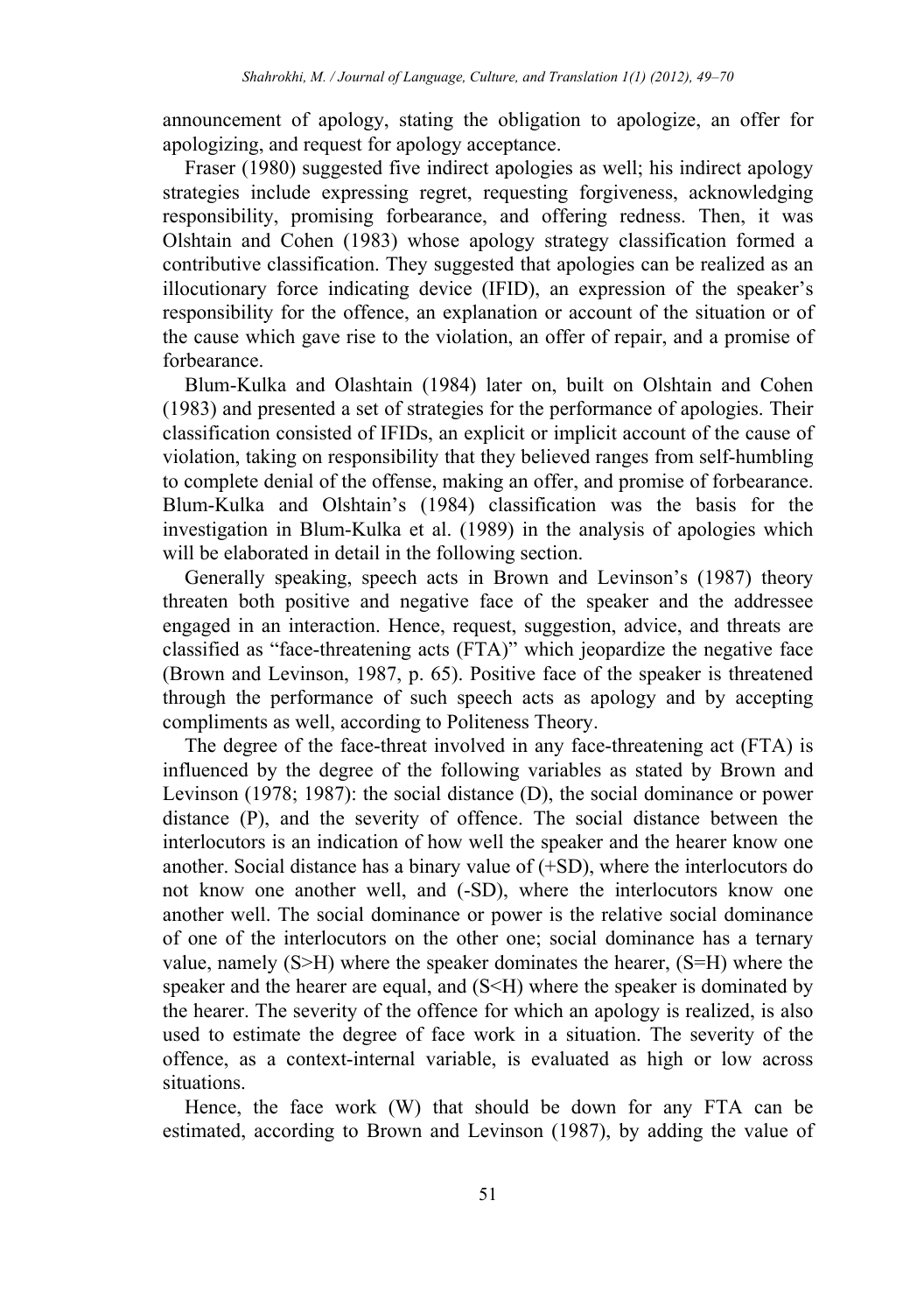these variables, namely social distance between participants (D), power relation (P), and the risk (R) of face loss due to FTA. The risk of face loss relates to the severity of offence as far as apologies are concerned. Accordingly, Brownand Levinson's model for the estimation of the face work required for any FTA is formulated as:  $Wx = D(S,H) + P(H,S) + Rx$ , where "theamount of work (W) one puts into being polite depends on the social distance (D) between thespeaker (S) and the hearer (H), plus the power (P) of the hearer over the speaker, plus the risk (R)of hurting the other person" (Littlejohn and Foss, 2008, p. 126; Yabucchi, 2006, p. 327).

Based on the interlocutors' assessment of the context-internal (severity of offence) as well as context-external variables (social distance, social dominance), interlocutors can use a variety of strategies to perform an apology and to intensify the apology as well in orderto minimize or soften the inherent face threat involved in an apology. This study addresses Persians' perception of the contextual variables when supportive intensification of an apology is the aim to be achieved.

# **2. Method**

# *2.1. Participants and Data*

The participants of this study were all Persian male native speakers, aged between 19 to 27, college and university educated. Since the influence of context-internal and context-external variables on the intensification strategies of apology speech acts were the primary concern of this study, the most appropriate data was the data in which the above-mentioned variables were controllable. Accordingly, a Discourse Completion Test (DCT) consisting of 12 situations which were varied in terms of social distance, social dominance, and severity of offence was used to collect the relevant data. The DCT was adopted from Marquez-Reiter (2000) and a few modifications were made to suit it for Persian context. The DCT used was accompanied with a questionnaire through which the participants' general information such as age, sex, and education level was collected. The situations description is provided in the result section of the paper.

# *2.2. Coding Scheme*

The primary coding scheme used for the analysis of the data in this study is that of Blum-Kulka et al.'s (1989). Meanwhile, new developments in studies conducted in Persian (e.g., Afghari, 2007) were employed for the analysis of the data, in addition to the new strategies that the researcher encountered within the course of the data analysis. Accordingly, the combination of a classic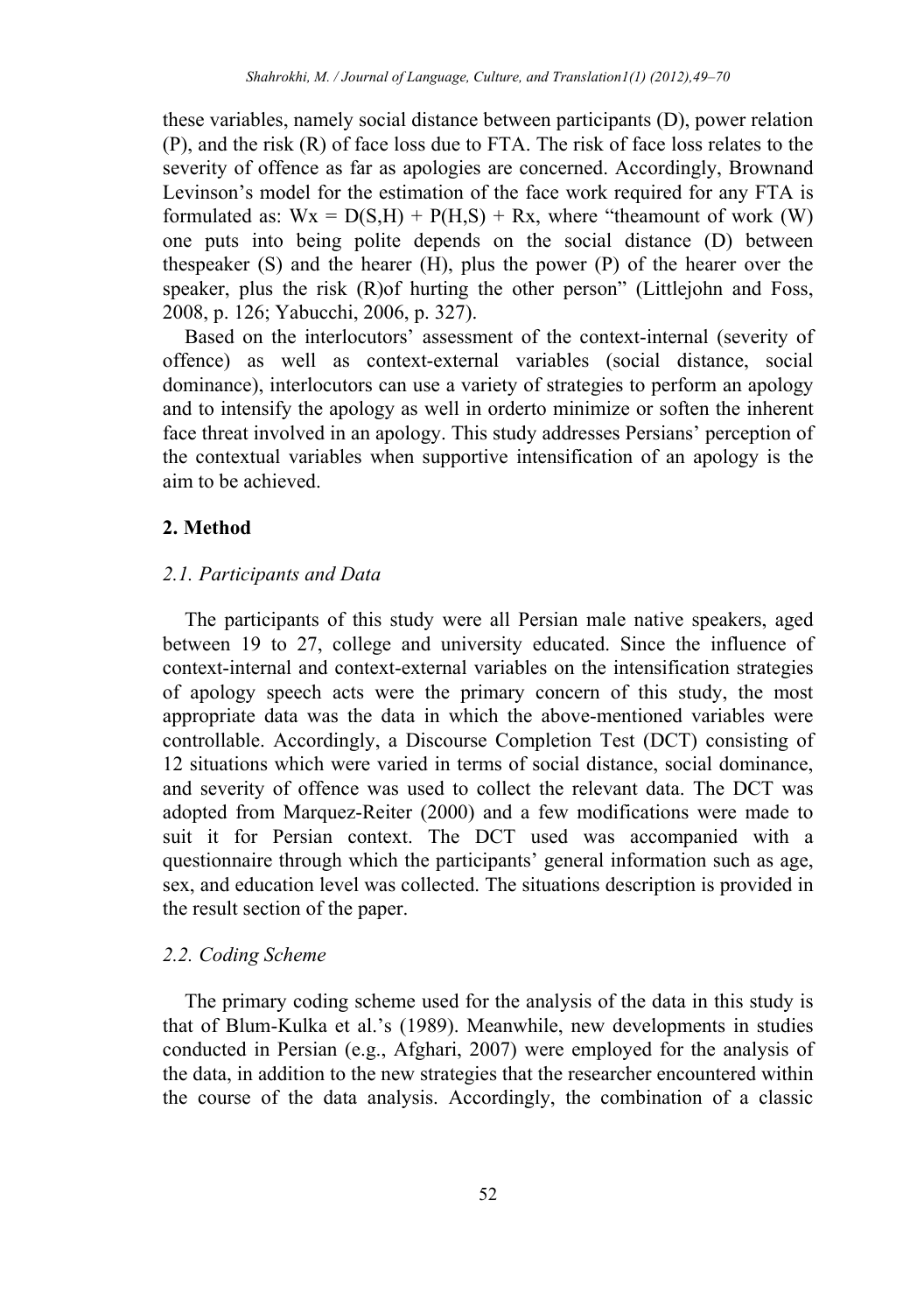coding scheme, and the new coding schemes resulted in the final coding scheme used for the analysis of the data as displayed in the following table.

| Category                                     | <b>Strategies and Examples</b>                                                                                                                                                                                                                                                                                                                                                                                                                                                                                                                                                                                                                                                            |
|----------------------------------------------|-------------------------------------------------------------------------------------------------------------------------------------------------------------------------------------------------------------------------------------------------------------------------------------------------------------------------------------------------------------------------------------------------------------------------------------------------------------------------------------------------------------------------------------------------------------------------------------------------------------------------------------------------------------------------------------------|
| <i>Illocutionary</i>                         | A. Expression of Regret. e.g.,  Motoasefam (I am sorry.)                                                                                                                                                                                                                                                                                                                                                                                                                                                                                                                                                                                                                                  |
| Force                                        | B. Offer of apology. e.g.,  Ma?zerat mixaam (I apologize.)                                                                                                                                                                                                                                                                                                                                                                                                                                                                                                                                                                                                                                |
| Indicating                                   | C. Request for Forgiveness. e.g.,  Bebaxshid (Forgive me.)                                                                                                                                                                                                                                                                                                                                                                                                                                                                                                                                                                                                                                |
| Device (IFID)                                |                                                                                                                                                                                                                                                                                                                                                                                                                                                                                                                                                                                                                                                                                           |
| Taking on<br>Responsibility                  | A. Lack of intent. e.g., <i>Qasdi nadaashtam</i> (I didn't mean to).<br>B. Justifying the hearer. e.g.,  Haq ba shomaast (You are right).<br>C. Statement of the offence. e.g.,  Ketabetun ro nayavordam (I<br>didn't bring your book).<br>D. Expression of self deficiency. e.g.,  Gij budam (I was<br>confused).<br>E. Concern for the hearer. e.g.,  Omidvaram be shoma sadameh<br>nazade baasham (I hope I didn't hurt you).                                                                                                                                                                                                                                                          |
| <i>Other</i><br>Apology<br><i>Strategies</i> | A. Explanation of Situation. e.g., Motoasefam dir-shod. Reis az<br>man xaast bemunam va megdaari az kaar ro tamaam-<br><u>konam</u> . (Sorry I'm late, the boss asked me to stay behind to<br>finish some work.)<br>B. Offer of Repair e.g., Kaampiyouteret shekast vali negaraan<br>nabaash yeki dige baraat migiam.(Your computer got<br>smashed but don't worry <b>I'll get you another one</b> .)<br>C. Promise of Forbearance. e.g., <i>Qol-midam dobaare etefaaq-</i><br><i>nayufteh.</i> (I promise it won't happen again.)<br>D. Underestimating the Offence by Humor. e.g., Xodaaro<br>shokr fahmidi kaare man che-qadr saxteh. (Thank God, you<br>realized how hard my job is.) |

**Table 1. Apology Supportive Intensifier Coding Scheme** 

#### **3. Results**

The results of the analysis are provided below, situation by situation, starting from the first apology situation (Apology 1) to the last apology situation (Apology 12). The result of every situation includes a description of situation, evaluation of context-internal and context-external variables, statistics of the strategies performed in every situation and an example of the most significant strategy used by the participants in the situation.

# *Apology 1*

In the first situation where the participant realized an apology speech act, the speaker who is a university student has to apologize for ignorance as explained below.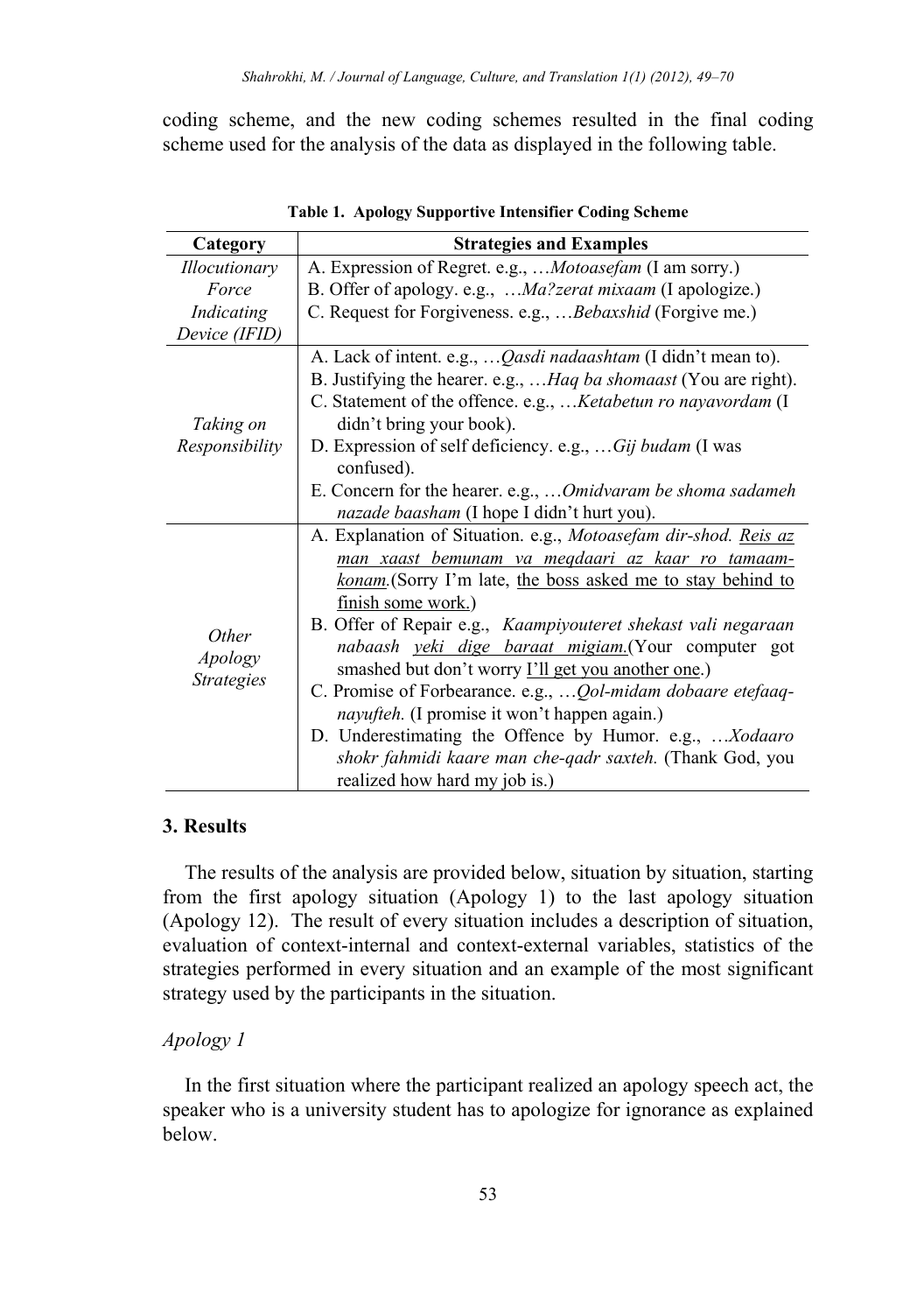**A1:** You are a university student. You have borrowed a book from your lecturer which you have promised to return today. When meeting your lecturer in the hallway you realize that you forgot to bring it along. What do you say him?

The speaker is dominated by the hearer  $(S< H)$ , they do not know one another well (+SD), and the offence committed in this situation is low in severity.

The apology strategies in situation 1 were intensified through supportive intensifiers. The supportive intensifiers used in this situation are reported in Table 2 below.

|                                                           | - were no extension + 11 pology explorers mechanisments + externe |  |  |  |  |      |
|-----------------------------------------------------------|-------------------------------------------------------------------|--|--|--|--|------|
| Strategy NSI* EOR OA RFF ESD SOF LOI EOS OFR POF Total    |                                                                   |  |  |  |  |      |
| <b>Percent</b> 8.2 1.6 1.6 6.6 1.6 52.5 1.6 11.5 13.1 1.6 |                                                                   |  |  |  |  | -100 |

**Table 2. Situation 1 Apology Supportive Intensifiers Percent** 

**\*NSI: No Supportive Intensifier; EOR: Expression of Regret; OA: Offer of Apology; RFF: Request for Forgiveness; ESD: Expression of Self Deficiency; SOF: Statement of Offence; LOI: Lack of Intent; EOS: Explanation of Situation; OFR: Offer of Repair; POF: Promise of Forbearance**

The most frequent supportive intensifier is Statement of Offence, registering 52.5 percent of supportive intensifiers. An instance of Statement of Offence is '...I left your book at home...' *(...ketaabetun ro to xune jaa gozaashtam...)* in example (2).

**(2)** Hello Professor, I left your book at home. If you need the book today I will fetch the book for you in an hour. (*Salaam ostaad, man ketaabetun ro to xune jaagozaashtam. Age ketaab ru emrooz niaz daarid miram xune va taa yek saate dige baraatun miaremsh.*)

As displayed in Table 2 above, the second most frequent supportive intensifier is Offer of Repair as '...If you need the book today I will fetch the book for you in an hour'*(...Age ketaab ru emrooz niaz daarid miram xune va taa yek saate dige baraatun miaremsh)*.

Some 11.5 percent of the supportive intensifiers are An Explanation of Situation and the strategy Request for Forgiveness registers some 6.6 percent of supportive intensifiers. The supportive intensifiers Expression of Regret, Offer of Apology, Expression of Self Deficiency, Lack of Intent, and Promise of Forbearance each one makes up 1.6 percent of supportive intensifiers.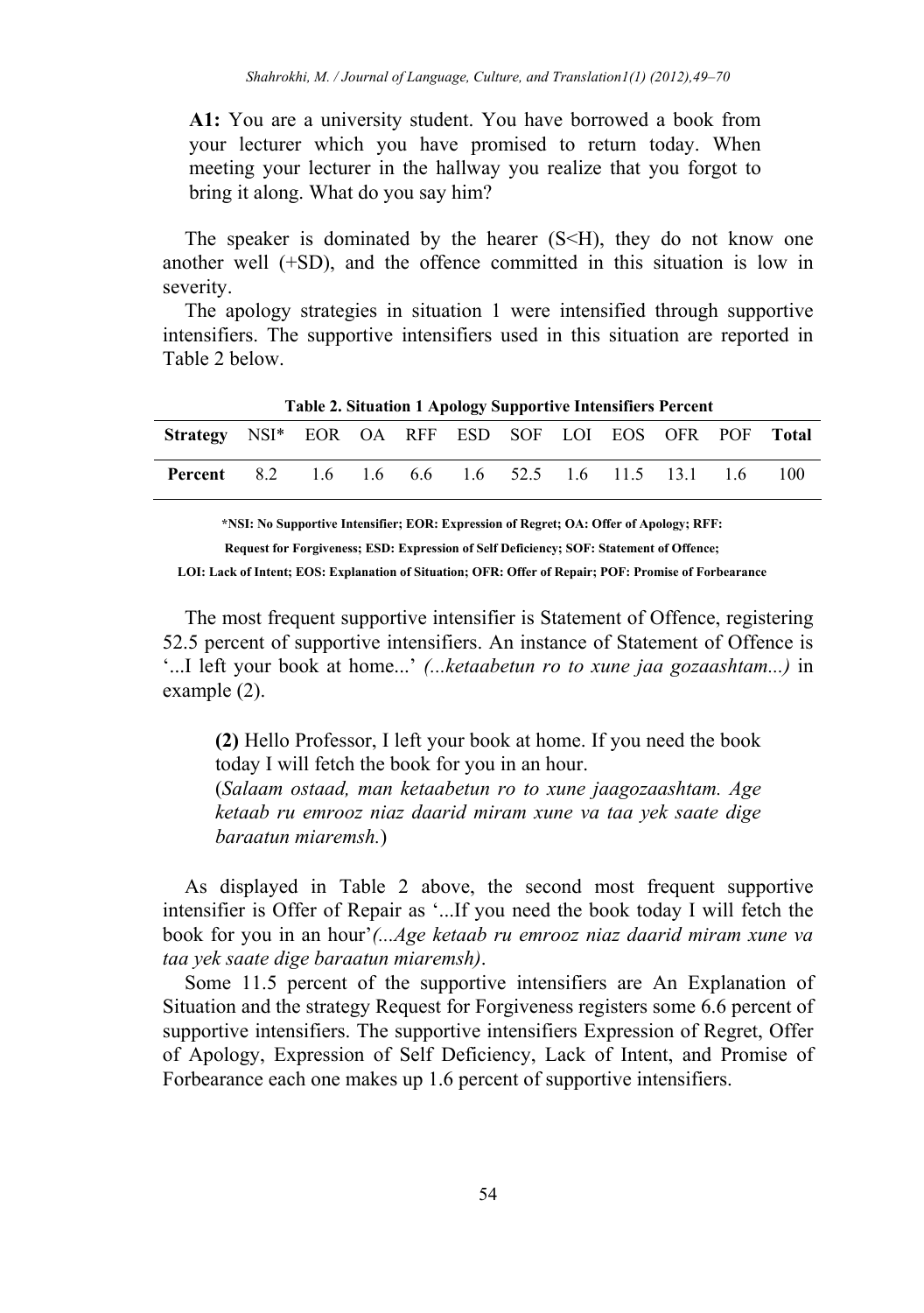#### *Apology 2*

This scenario depicts a situation where the speaker who is dominated by the hearer (S<H) has to apologize to his manager who knows the speaker well (-SD) for a blunder which is low in severity as explained below.

**A2:** After work, you and your manager from work, meet to chat over a coffee together. In the middle of the conversation you accidentally spill your coffee on his trousers. What do you say to him?

Thestrategies Statement of Offence, Lack of Intent, and Explanation of Situation each oneregistered some 1.6 percent of the apology strategies in this situation. As a result of qualitative analysis of the data, the study could come up with a new strategy that Persian participants used in this study. The strategy is believed to be new because it did not match any strategies reported in data analysis framework and because the researcher did not find any instance of this strategy reported in apology speech acts studies previously conducted. Through this new strategy the speaker underestimates the offence committed through humor. In other word, through giving a sense of humor in the situation, the speaker tries to make his fault not that important. The study termed the strategy *Underestimating the Offence by Humor* as '...thanks God it did not wet your trousers ...' (...*xodaa ro shokr shalvaaret ro xis nakard*...) in example (3) below

**(3)** Ops, thanks God it did not wet your trousers. It is event and happens.

*Ox,xodaa ro shokr shalvaaret ro xis nakard. Etefaaghe dige pishmiaad.* 

Table3below displays the percentage of supportive intensifiers employed in situation 2. The most frequent supportive intensifier is Lack of Intent as '...I did not mean at all' (*...aslan ghasdi nadaashtam*) registering some 21.3 percent.

| Table 3. Situation 2 Apology Supportive Intensifiers Percent   |  |  |  |  |  |  |  |     |     |     |
|----------------------------------------------------------------|--|--|--|--|--|--|--|-----|-----|-----|
| Strategy NSI EOR OA RFF ESD LOI CFH OFR UOH <sup>*</sup> Total |  |  |  |  |  |  |  |     |     |     |
| <b>Percent</b> 19.7 16.4 9.8 4.9 6.6 21.3 6.6                  |  |  |  |  |  |  |  | 9.8 | -49 | 100 |
|                                                                |  |  |  |  |  |  |  |     |     |     |

#### **\*UOH: Underestimating the Offence by Humor**

The strategies Offer of Apology and Offer of Repair each one makes up 9.8 percent of the supportive intensifiers. Expression of Self Deficiency and Concern for Hearer each one constitutes 6.6 percent of strategies and the strategy Request for Forgiveness and Underestimating the Offence by Humor each one registers 4.9 percent.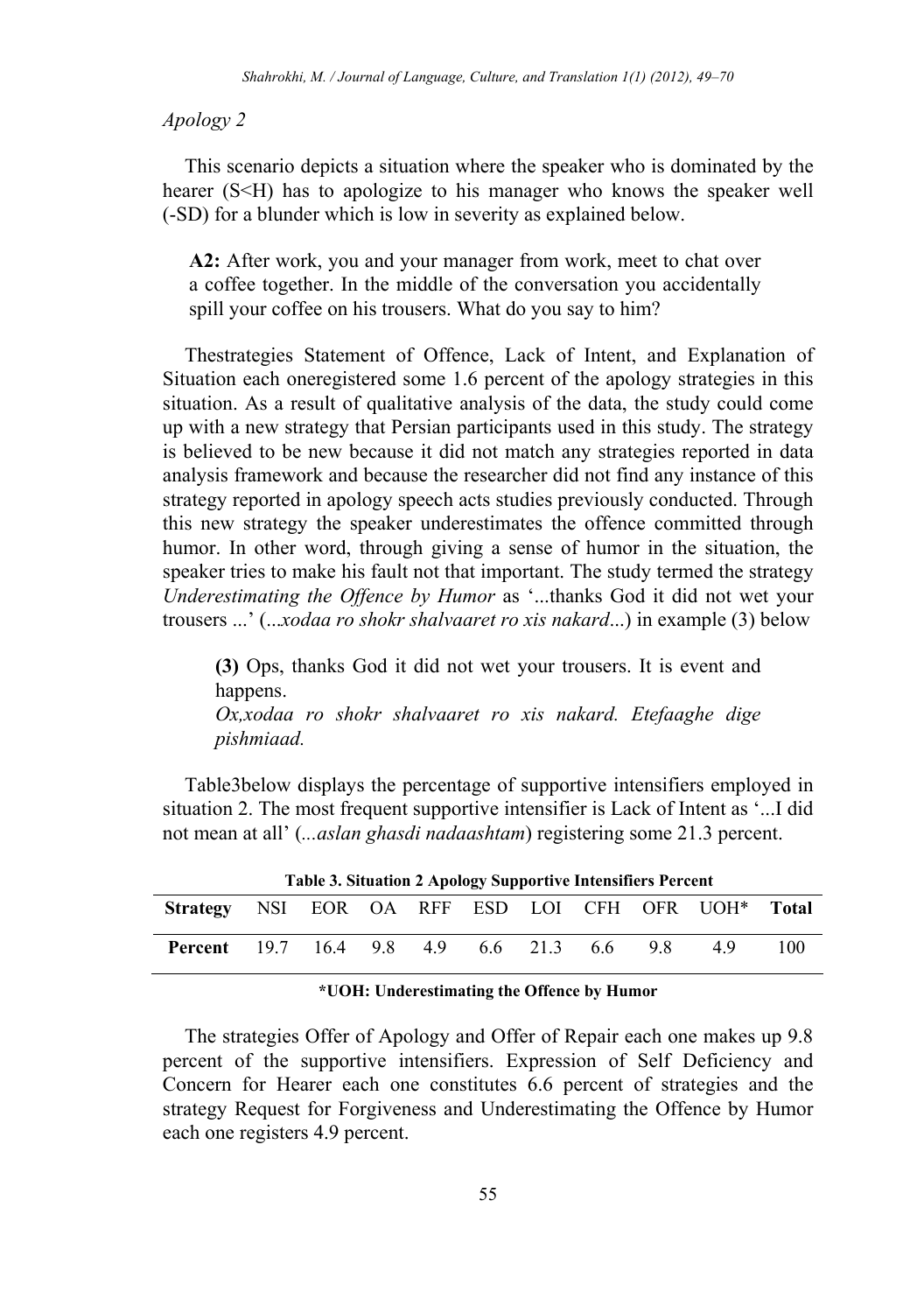#### *Apology 3*

The speaker in this situation has a dominating relation (S>H) with the hearer and there is social distance between them (+SD). The offence in this situation is low in severity. Situation 3 depicts a scenario where the speaker is expected to apologize for a delay as follows.

**A3:** You are a secretary of a company for some time now. You had asked your new college to answer the telephone while you leave for a few minutes to attend to another urgent matter. Once back you realize that you had been gone for more than an hour and a half later. What do you say to him?

The variety of supportive intensifiers employed in this situation is reported in Table 4 below.

|                                                   | Table 4. Situation 3 Apology Supportive Intensifiers Percent |  |  |  |  |  |  |  |     |     |  |  |
|---------------------------------------------------|--------------------------------------------------------------|--|--|--|--|--|--|--|-----|-----|--|--|
| Strategy NSI EOR OA RFF CFH SOF LOI EOS OFR Total |                                                              |  |  |  |  |  |  |  |     |     |  |  |
| <b>Percent</b> 13.1 3.3 8.2 4.9 4.9 24.6 4.9 26.2 |                                                              |  |  |  |  |  |  |  | -98 | 100 |  |  |

**Table 4. Situation 3 Apology Supportive Intensifiers Percent** 

Most of apology strategies are intensified through Explanation of Situation, registering 26.2 percent, as in example (4).

**(4)** It was a heavy traffic jam. It caused me to be very very ashamed. (*Teraafike sangini bud. baaese shod ma xeili xeili sharmande beshim*)

The second frequent supportive intensifier is Statement of the Offence, registering 24.6 percent. From among all apology strategies realized in this situation some 9.8 percent were supported through Offer of Repair to intensify the main apology strategy.

Offer of Apology made up 8.2 percent of supportive intensifiers in this situation. The strategies Request for Forgiveness, Lack of Intent, and Concern for Hearer each one constituted 4.9 percent of supportive intensifiers and the fewest frequent supportive intensifier was Expression of Regret, registering 3.3 percent.

# *Apology 4*

The speaker in situation 4 asks his friend to have an enquiry regarding the address they are going to while there was no need to do so as explained below.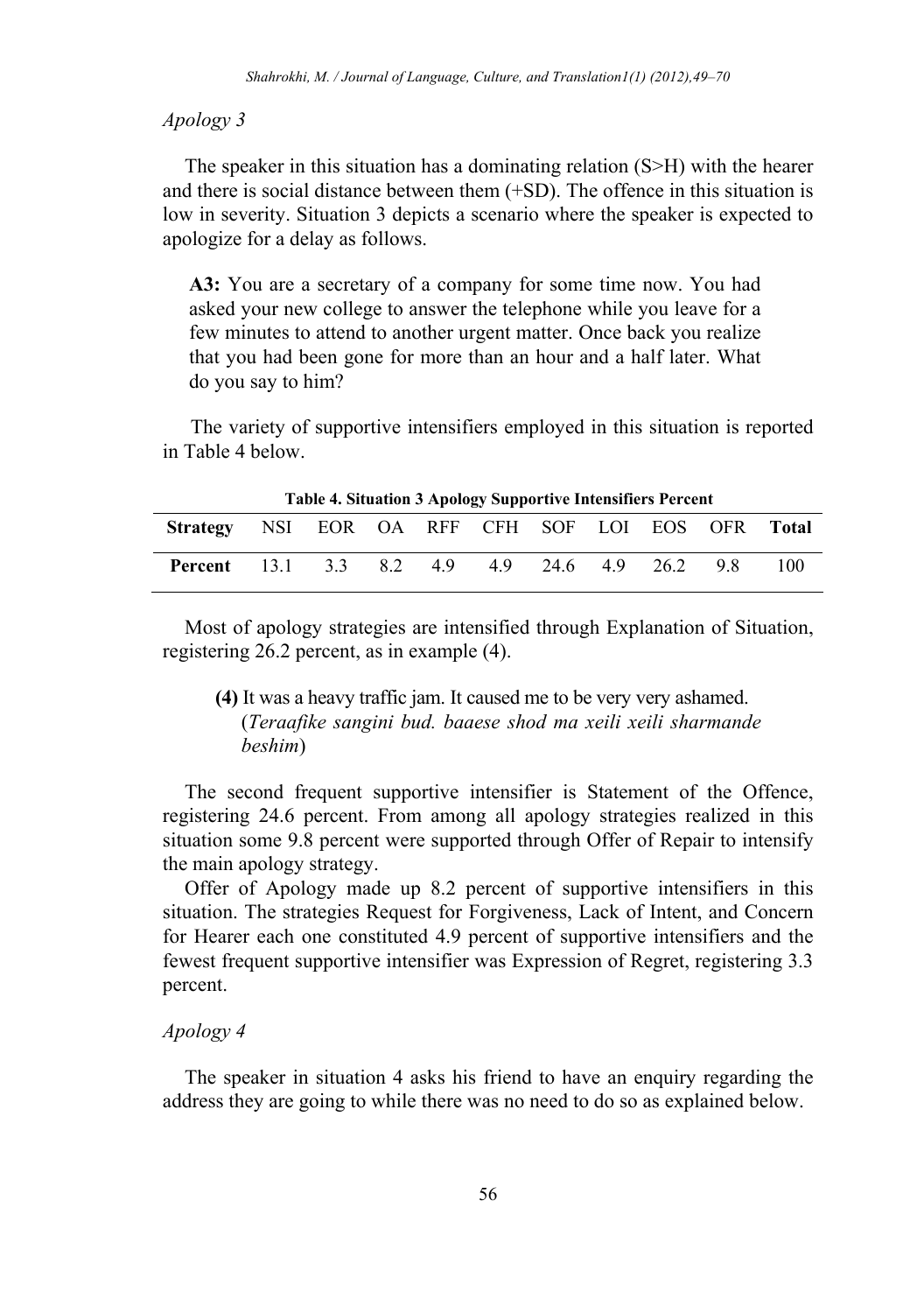**A4:** After you had asked your friend to ask the pedestrian for directions of how to get to X street, you realized that there was actually no need to do so since you had a map in your pocket all the while. What do you say to him?

The interlocutors in this situation are friend, that is to say there is no social distance (-SD) between them. They are equal in terms of social power (S=H) and the severity of the offence committed is evaluated as low.

Table 5 indicates the variety of supportive intensifiers employed in this situation. More than 60 percent of the apology strategies performed in this situation was not supported through intensifiers. Some 16.4 percent of apologies were supported through Statement of Offence. Like Underestimating the Offence by Humor, the strategy Lack of Intent registered 6.6 percent as '...I did not mean to disturb you' (...*Nemixaastam zahmat baraat dorostkonam*) in example (6) below.

|                                      | Table 5. Situation 4 Apology Supportive Intensifiers Percent |  |  |    |       |
|--------------------------------------|--------------------------------------------------------------|--|--|----|-------|
| Strategy NSI EOR ESD SOF LOI EOS UOH |                                                              |  |  |    | Total |
| Percent                              | 62.3 1.6 3.3 16.4 6.6 3.3                                    |  |  | 66 | 100   |

**Table 5. Situation 4 Apology Supportive Intensifiers Percent** 

The participants pretended the offence committed in this situation were unimportant through the use of Underestimating the offence by Humor strategy in 16.4 percent of apologies performed in this situation. This strategy included such instances as example (5) below.

 **(5)** 'Why did you ask the address while I had a map in my pocket?!' (*Man ke ye naghshe to jibam daashtam, Baraa chi Aadreso Porsidi?!*)

Statistically speaking, the context-internal and context-external variables nominate the strategies Statement of Offence as the most suitable apology strategies in this situation. The strategy Statement of Offence registers 24.6 percent of apology strategies including 'see, the map was in my pocket...' (*Mibini, naghshe tu jibam bud*...) in example (6) below.

**(6)** See, the map was in my pocket. I did not mean to disturb you. (*Mibini, naghshe tu jibam bud. Nemixaastam zahmat baraat dorost konam*)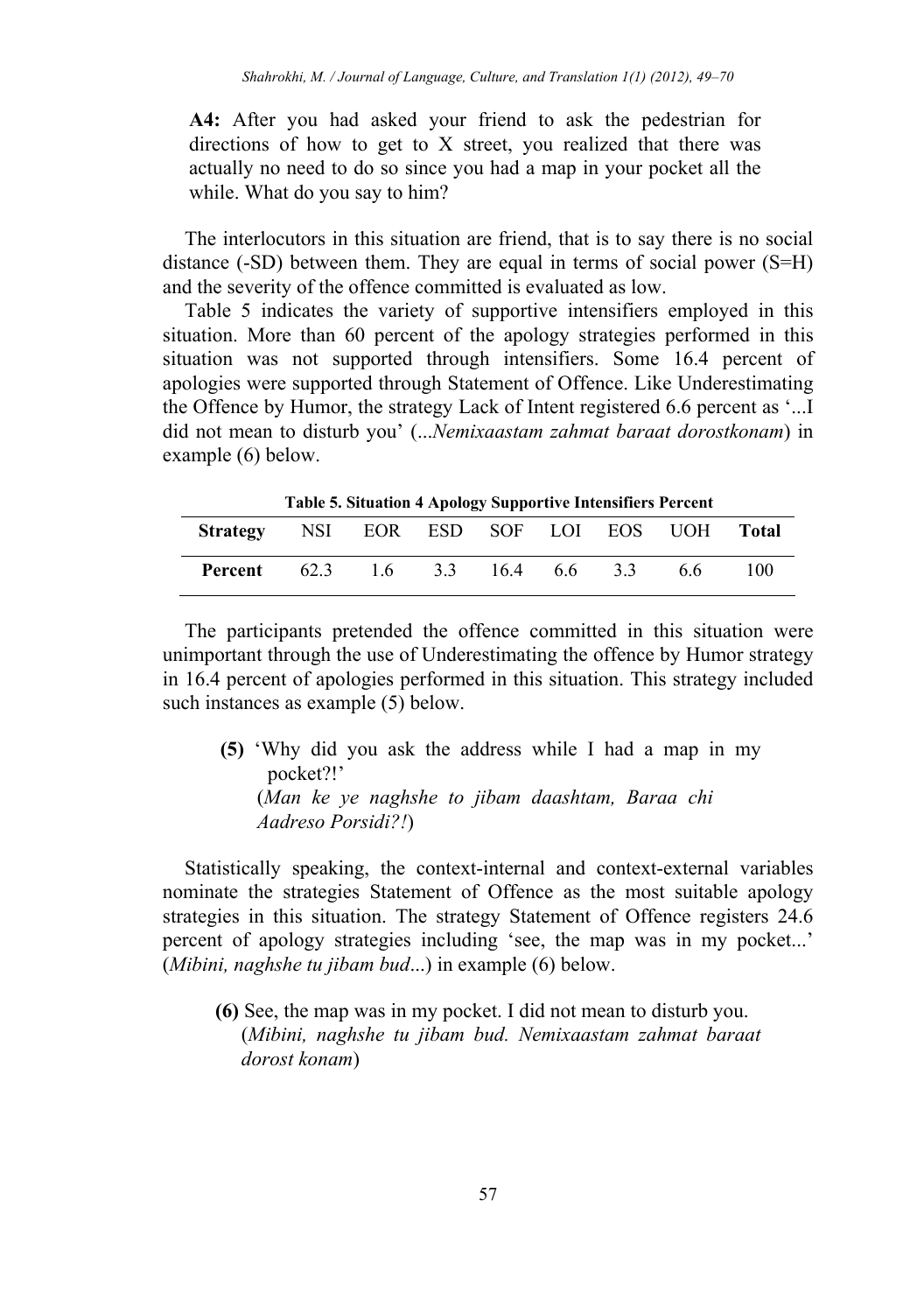The strategies Expression of Self Deficiency and Explanation of Situation register each one 3.3 percent of supportive intensifiers and the fewest realized supportive intensifier is Expression of Regret, registering 1.6 percent.

# *Apology 5*

The speaker and hearer do not know one another well in this situation (+SD). They are neighbors who are equal in terms of social dominance (S=H). The speaker is expected to apologize for a high sever damage made to hearer's car as follows.

**A5:** Your neighbor has agreed to help you move some things out of your apartment with his car. Once in his car you notice how clean and spotless the car is. While turning round a bend a bottle of oil which was amongst your belongings falls onto the back seat and its contents are spilt all over the seat. You both notice it. What do you say to him?

**Table 6. Situation 5 Apology Supportive Intensifiers Percent** 

| Strategy NSI EOR ESB* RFF ESD SOF JTH EOS OFR Total      |  |  |  |  |  |
|----------------------------------------------------------|--|--|--|--|--|
| <b>Percent</b> 16.4 9.8 1.6 3.3 1.6 8.2 1.6 1.6 55.7 100 |  |  |  |  |  |

Table 6 shows in this situation the participants supported the main apology strategies through an Offer of Repair supportive intensifier, registering 55.7 percent. Since the damage made to the hearer's car is amendable, the participants supported the main apology strategies in this situation by resorting to such restitutional acts as '…I'll buy a new cover for that seat' (…*Man ye rokeshe no baraa on sandal mixaram*) in example (7) below.

**(7)** O, You should forgive me. I'll buy a new cover for that seat. (*vai, bayad mano bebaxshi. Man ye rokeshe no baraa on sandal mixaram*)

The second frequent supportive intensifier is Expression of Regret as 'I'm sorry' (*motoasefam*) registering 9.8 percent. The strategy Statement of Offence is the third most frequent supportive intensifier, registering 8.2 percent. Request for Forgiveness makes up 3.3 percent of supportive intensifiers and the strategies Explicit self Blame, Justifying the Hearer, Expression of Self Deficiency, and Explanation of Situation each one registers 1.6 percent as the fewest frequently used supportive strategies.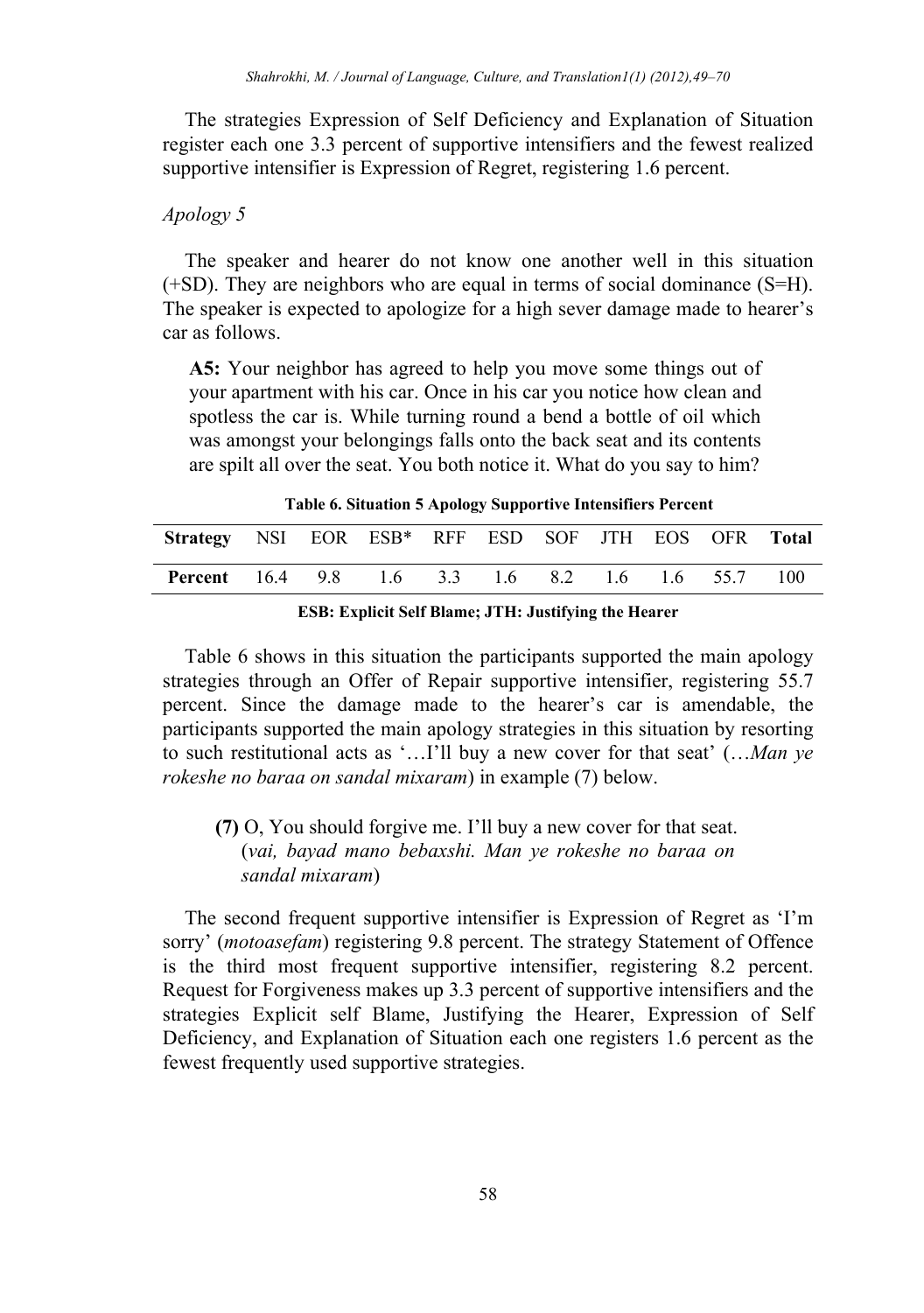#### *Apology 6*

The speaker in situation 6 is dominated by hearer  $(S< H)$  who is the speaker's manger; however, they know one another very well (-SD). The speaker is expected to apologize to his manager for a high sever offence as follows.

**A6:** Having picked up your spouse from the airport with your manager's car, you meet with an accident on the way back to office which resulted in a broken headlight and a bent bumper. Once back at the office, you return the keys. What do you say to him?

Accordingto Table 7, more than 80 percent of apologies were supported through realization of an intensifier.

| Strategy NSI EOR OA JTH ESD SOF EOS OFR Total |  |  |  |      |       |
|-----------------------------------------------|--|--|--|------|-------|
| <b>Percent</b> 19.7 1.6 9.8 1.6 1.6 6.6 23    |  |  |  | 36.1 | - 100 |

**Table 7. Situation 6 Apology Supportive Intensifiers Percent** 

The most frequent supportive intensifiers is Offer of Repair as '…Let me have it repaired in the workshop before I return it' (…*ejaze bedid taa mashin ro bebaram tamirgaah dorosesh konam ghabaz in ke beheton pas bedam*) in example (8).

**(8)** Hi, coming back from the airport I had a small accident. Let me have it repaired in the workshop before I return it. (*salam, to raahe bazghasht ye tasaadof kochik rox daad, ejaze bedid taa mashin ro bebaram tamirgaah dorosesh konam ghablaz in ke beheton pas bedam.*)

Explanation of Situation strategy is used in 23 percent of apology strategies as a supportive intensifier. The third most frequent supportive intensifier is Offer of Apology followed by Statement of Offence registering 9.8 and 6.6 percent respectively. The strategies Expression of Regret, Justifying the Hearer and Expression of Self Deficiency each one constitutes 1.6 percent of supportive intensifiers.

#### *Apology 7*

The speaker in situation 7 is dominating the hearer in terms of social power (S>H). Although they know one another well (-SD), however the offence committed due to the speaker's mismanagement is evaluated as high sever as explained below.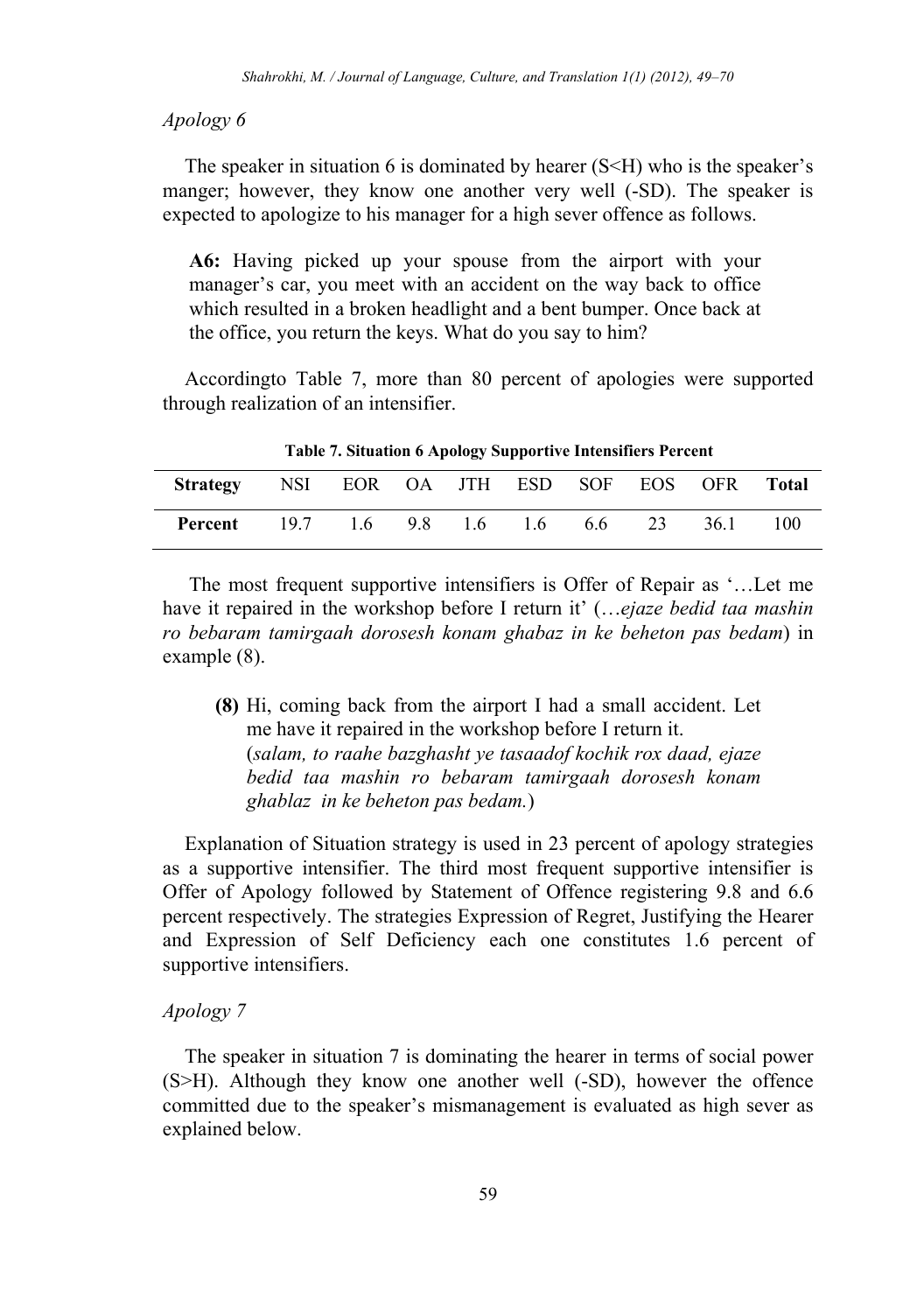**A7:** According to your request, your colleague accepts to cancel his ticket for holidays. He stays to help you with an important project at work. Afterwards, the manager of the company asks you to stop a part of the project on which your colleague is working due to lack of fund. What do you tell your colleague?

According to Table 8, the most frequent supportive intensifier is Explanation of Situation, registering 21.3 percent.

| Table of Shuation 7 Apology Supportive Intensifiers I creent |  |  |  |  |  |  |  |  |     |     |
|--------------------------------------------------------------|--|--|--|--|--|--|--|--|-----|-----|
| Strategy NSI EOR OA CFH SOF LOI EOS OFR UOH Total            |  |  |  |  |  |  |  |  |     |     |
| <b>Percent</b> 39.3 8.2 6.6 1.6 8.2 4.9 21.3 6.6             |  |  |  |  |  |  |  |  | -16 | 100 |

|  |  |  |  |  |  |  |  |  | Table 8. Situation 7 Apology Supportive Intensifiers Percent |  |
|--|--|--|--|--|--|--|--|--|--------------------------------------------------------------|--|
|--|--|--|--|--|--|--|--|--|--------------------------------------------------------------|--|

With regard to high percentage of Explanation of Situation as the main apology strategy, some 21.3 percent, the Persian participants' first choice shows the strategy Explanation of Situation as supportive intensifier can support the apology required in this situation best. The second frequently used supportive intensifier is Expression of Regret constituting 8.2 percent of supportive intensifiers. Like Offer of Apology the strategy Offer of Repair makes up 6.6 percent of supportive intensifiers as '…the company instead will reserve a ticket for you whenever you like' (…*sherkat bejaye in ye belit har moghe ke dosst dashte bashid baratun reserve mikone*…) in example (9).

**(9)** 'We know you are not satisfied with current situation, but the company instead will reserve a ticket for you whenever you like' (*midunim ke shoma az vaziate mojod razi nisti, vali sherkat bejaye in ye belit harmoghe ke dosst dashte bashid baratun reserve mikone.*)

The strategy Lack of Intent registers 4.9 percent. The fewest supportive intensifiers are Concern for the Hearer and Underestimating the offence by Humor, registering each one 1.6 percent.

#### *Apology 8*

The speaker who is dominating the hearer (S>H) in situation 8 knows the hearer very well (-SD). He has made a low sever mistake as explained below.

**A8:** Your colleague comes to your office with the typed letters you asked him to type. When he gives them to you, you realize you have given him the wrong letter. What do you say to him?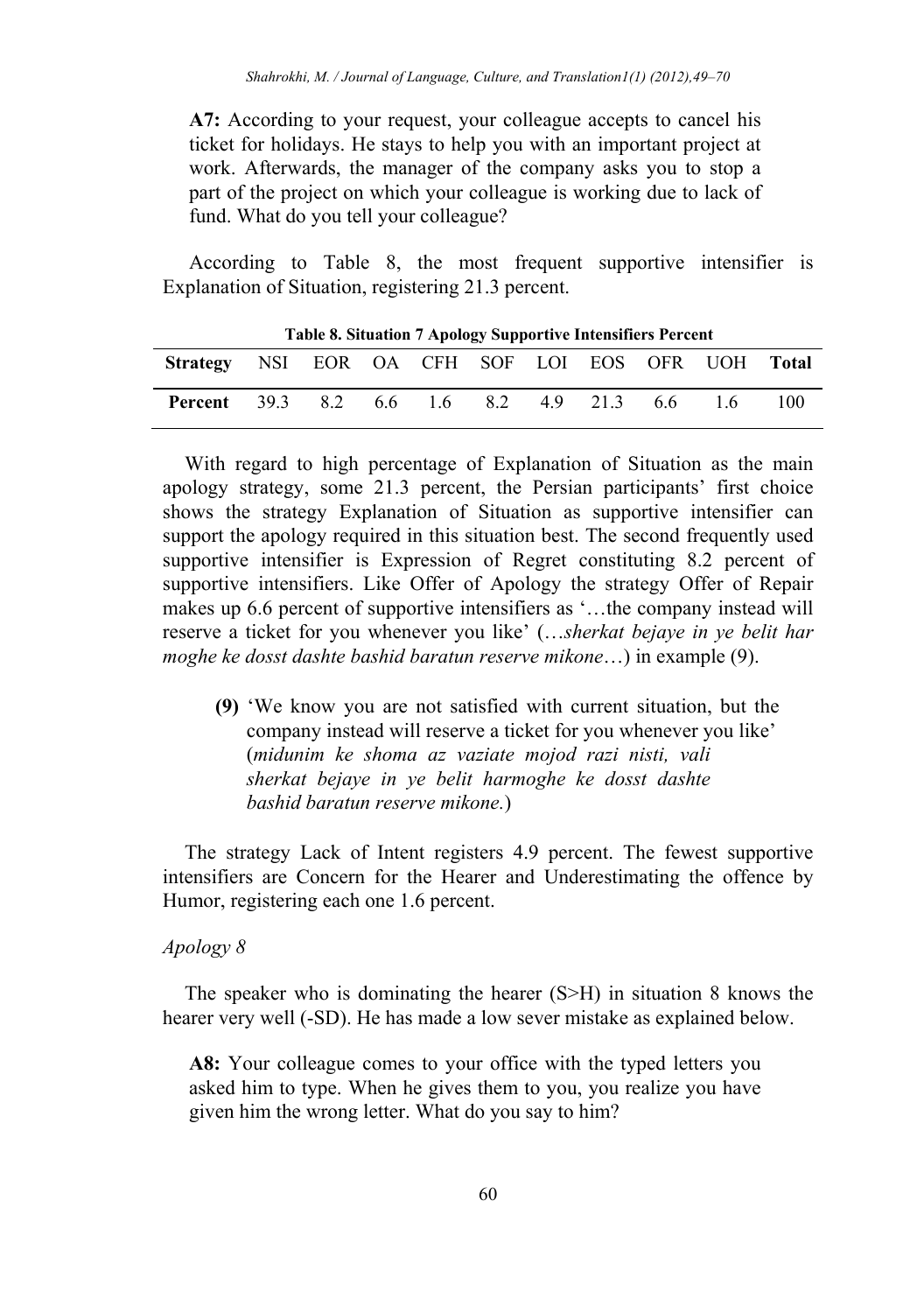Themostfrequently used apology strategy in this situation is Expression of Self Deficiency, registering 23 percent, as Table 9 indicates.

| Strategy NSI EOR RFF ESD SOF EOS CFH Total   |  |  |  |       |
|----------------------------------------------|--|--|--|-------|
| <b>Percent</b> 55.7 6.6 1.6 19.7 8.2 3.3 1.6 |  |  |  | - 100 |

**Table 9. Situation 8 Apology Supportive Intensifiers Percent** 

The problem arose due to the speaker's negligence in this situation; it is consequently the strategy Expression of Self Deficiency which can support an apology best as participants' first choice reveals. An instance of Expression of Self Deficiency realized in this situation is included in example (10) below.

**(10) 'Wow'**I gave you the wrong letters. What should I do with my careless mind?' (*Vai, Namehaa ru eshtebaah behet daadam.chi kaar konam baa in havaase part.*)

Table 9 shows that Expression of Self Deficiency is the most frequent supportive intensifier employed in this situation, registering 19.7 percent. This can support the idea presented above that when the speaker accepts that the offence committed is due to his negligence, he prefers to support his apology through the strategy Expression of Self Deficiency as the first supportive apology intensifier.

The strategy Statement of Offence registers 8.2 percent as in '…I gave you the wrong letters' (…*Namehaa ru eshtebaah behet daadam.*). The strategies Expression of Regret and Explanation of Situation each one respectively registers 6.6 and 3.3 percent. The fewest frequent supportive intensifiers are Request for Forgiveness and Concern for the Hearer, constituting each one 1.6 percent.

#### *Apology 9*

Situation 9 is a scenario between two friends where there is neither social dominance (S=H) nor social distance (-SD) between the speaker and hearer. The offence committed, however, is highly severe as explained below.

**A9:** During your stay in your friend's house in the countryside, you dropped black ink on a very expensive carpet and you could not get rid of it. At the end of the week, you go to his house to return the house keys. What do you say to him?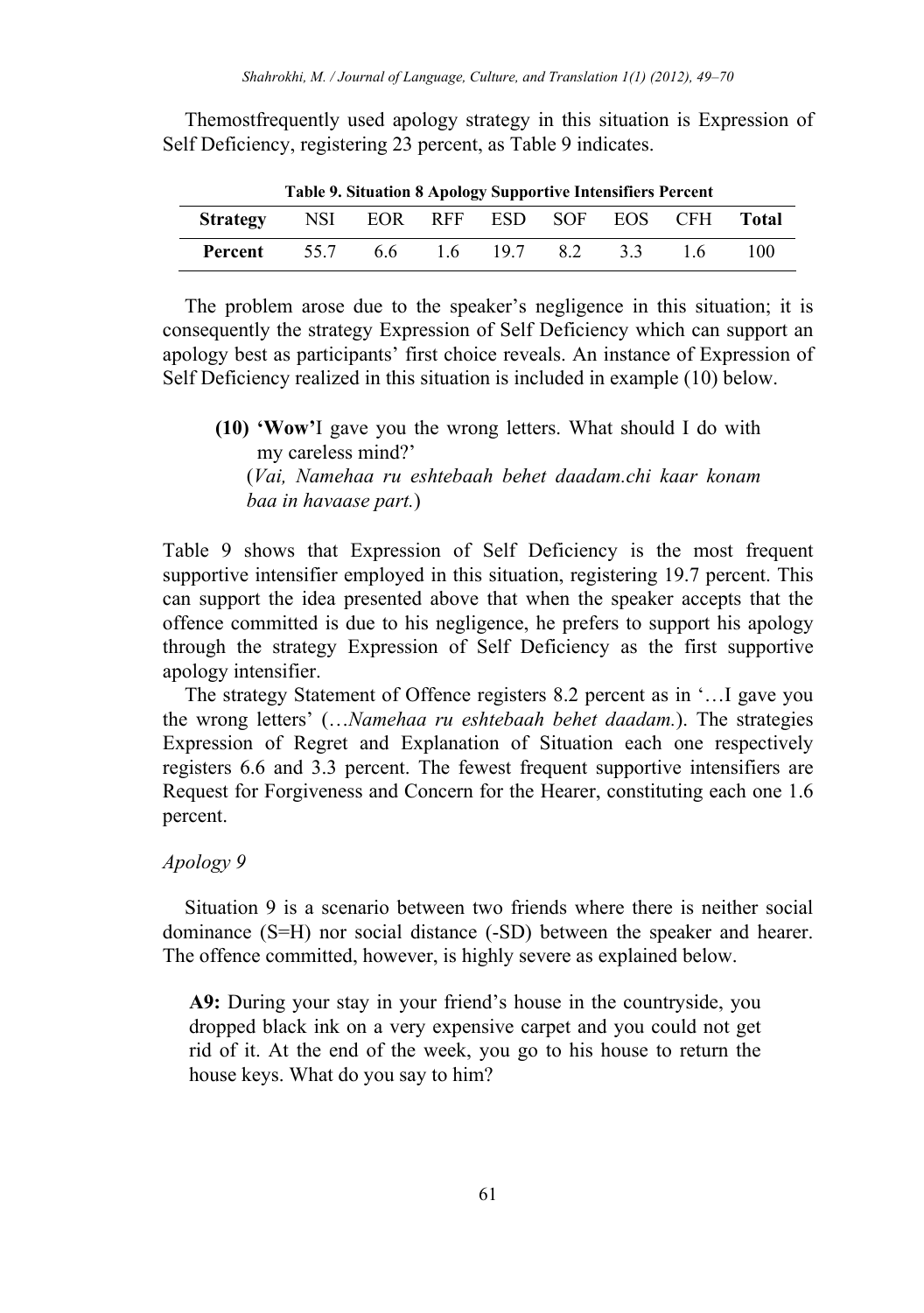The supportive intensifiers employed in this situation are displayed in Table 10 below.

| <b>Table 10. Situation 9 Apology Supportive Intensifiers Percent</b> |  |  |  |  |  |  |  |  |     |     |  |
|----------------------------------------------------------------------|--|--|--|--|--|--|--|--|-----|-----|--|
| Strategy NSI EOR OA RFF SOF LOI EOS OFR JTH Total                    |  |  |  |  |  |  |  |  |     |     |  |
| <b>Percent</b> 24.6 4.9 4.9 1.6 16.4 1.6 11.5 32.8                   |  |  |  |  |  |  |  |  | -16 | 100 |  |

The most frequent supportive intensifier is Offer of Repair, registering 32.8 percent. Accordingly, it seems when the offence will result in a damage to the hearer's property, the participants prefer to support the apology realized through an Offer of Repair as (...*Maa har joor shomaa befarmaain jobraan farshetun ro ke ye kami johar rush rixt ro mikonim)* in the following example.

**(11)**'My naughty kid spilt the ink while he was playing. We'd like to compensate for the carpet spoiled by ink as you say.' (*In bacheye sheitone maa vaghti daasht baazi mikard johar ro rixt. Maa har joor shomaa befarmaain jobraan farshetun ro ke ye kami johar rush rixt ro mikonim*.)

The second and third frequent supportive intensifiers are Statement of Offence and Explanation of Situation registering respectively 16.4 and 11.5 percent. The strategies Expression of Regret and Offer of Apology each one constitutes 4.9 percent. The fewest frequent supportive intensifiers employed are Request for Forgiveness, Lack of Intent, and Justifying Hearer each one making up 1.6 percent.

# *Apology 10*

The speaker and hearer are not dominating one another in situation10 (S=H), however they are stranger (+SD). The offence committed is evaluated as low severe because it is not intentional as explained below.

**A10:** A passenger has agreed to change seats with you so that you are able to sit next to your child on the bus. While changing seats you accidentally tread on the passenger's toe. What do you say to him?

The Supportive Intensifiers employed in this situation are reported in Table 11 below.

| Strategy NSI EOR OA RFF ESD SOF LOI EOS OFR CFH UOH Total |  |  |  |  |  |    |     |
|-----------------------------------------------------------|--|--|--|--|--|----|-----|
| <b>Percent</b> 36.1 9.8 16.4 9.8 4.9 1.6 11.5 1.6 1.6 4.9 |  |  |  |  |  | 16 | 100 |

**Table 11. Situation 10 Apology Supportive Intensifiers Percent**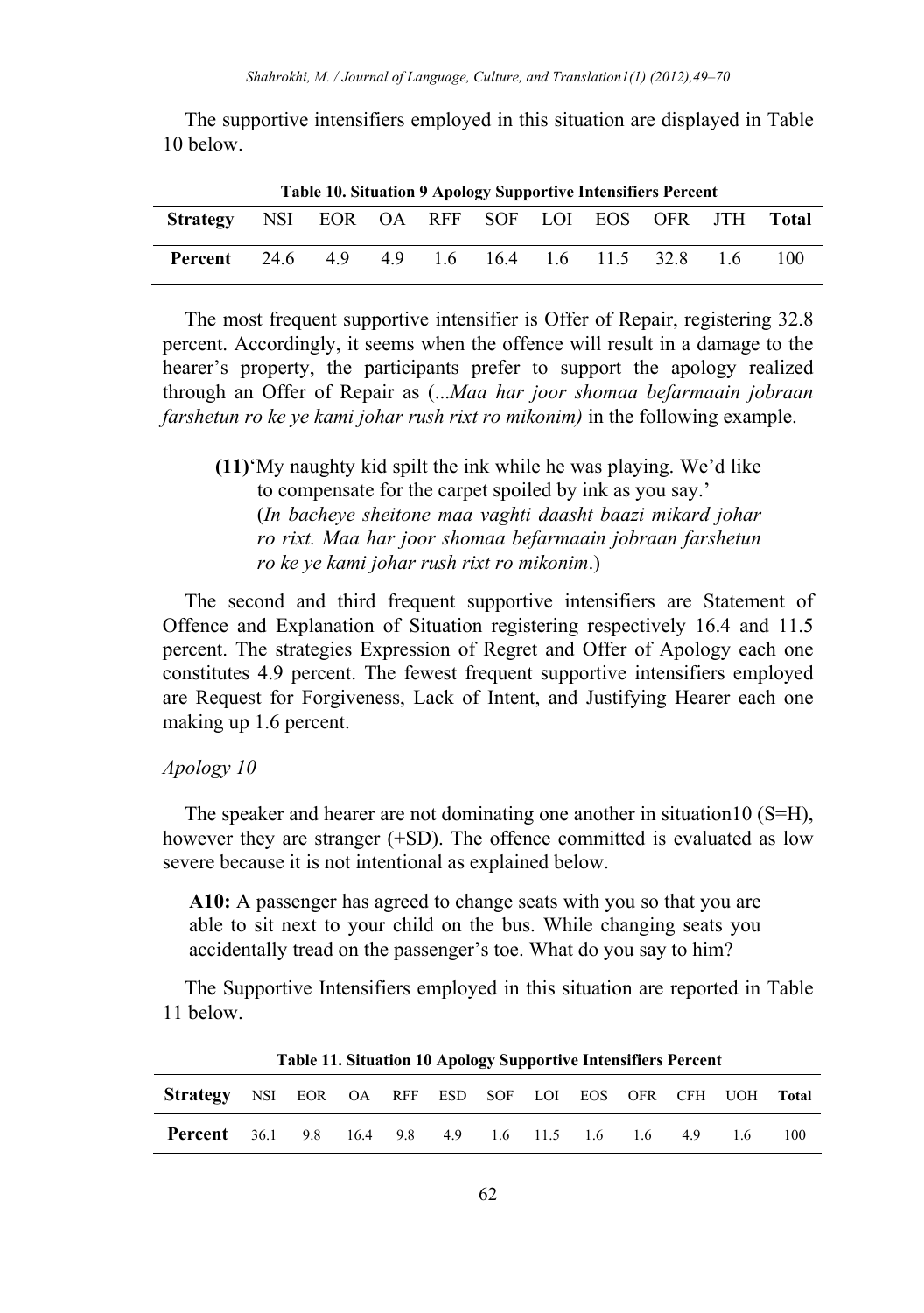The most frequent supportive intensifier is Offer of Apology, registering 16.4 percent as 'I apologize' (*Ma?zerat mixaam*). The second frequent supportive intensifier is Lack of Intent, constituting 11.5 percent of supportive intensifiers as '... I did not mean to, sorry' (...*Aslan havaasam nabud, bebaxshid*) in example (12).

# **(12)** 'Did I hurt your toes? I did not mean to, sorry' (*Angoshtetun ro leh kardam?Aslan havaasam nabud, bebaxshid*)

The strategies Expression of Regret and Request for Forgiveness each one makes up 9.8 percent. Like Expression of Self Deficiency, the strategy Concern for Hearer registers 4.9 percent. The fewest frequent strategies are Statement of Offence, Underestimating the Offence by Humor, Explanation of Situation, and Offer of Repair making up each one 1.6 percent.

# *Apology 11*

In situation 11 the speaker is dominated by the hearer  $(S< H)$ , there is social distance between them (+SD), and the offence committed is evaluated as high as explained below.

**A11:** Your recently appointed manager at work has lent you some money that would enable you to settle your bills. You had promised to return the money in a week. After three weeks, you go to his office to return the money. What do you say to him?

Explanation of Situation and Statement of Offence are the most frequent supportive intensifiers in this situation, making up each one 23 percent.

| Twore 12, Stemmes 11 11 policy cupper the intensities 1 or cent |  |  |  |  |  |  |  |  |  |  |  |  |
|-----------------------------------------------------------------|--|--|--|--|--|--|--|--|--|--|--|--|
| Strategy NSI EOR OA RFF ESD SOF LOI EOS OFR Total               |  |  |  |  |  |  |  |  |  |  |  |  |
| <b>Percent</b> 26.2 1.6 3.3 4.9 4.9 23 3.3 23 9.8 100           |  |  |  |  |  |  |  |  |  |  |  |  |

**Table 12. Situation 11 Apology Supportive Intensifiers Percent** 

Offer of Repair is used in 9.8 apology strategies to intensify the main apology. Like Expression of Self Deficiency, Request for Forgiveness registers 4.9 percent as '...you should really forgive me' (...*Vaghean baayad bebaxshid*) in example (13).

**(13)** 'I did my best to return the money on time but I could not manage to. You should really forgive me' (*xeili sa?i kardam pool ro sare vaght biaaram vali nashod.Vaghean baayad bebaxshid*)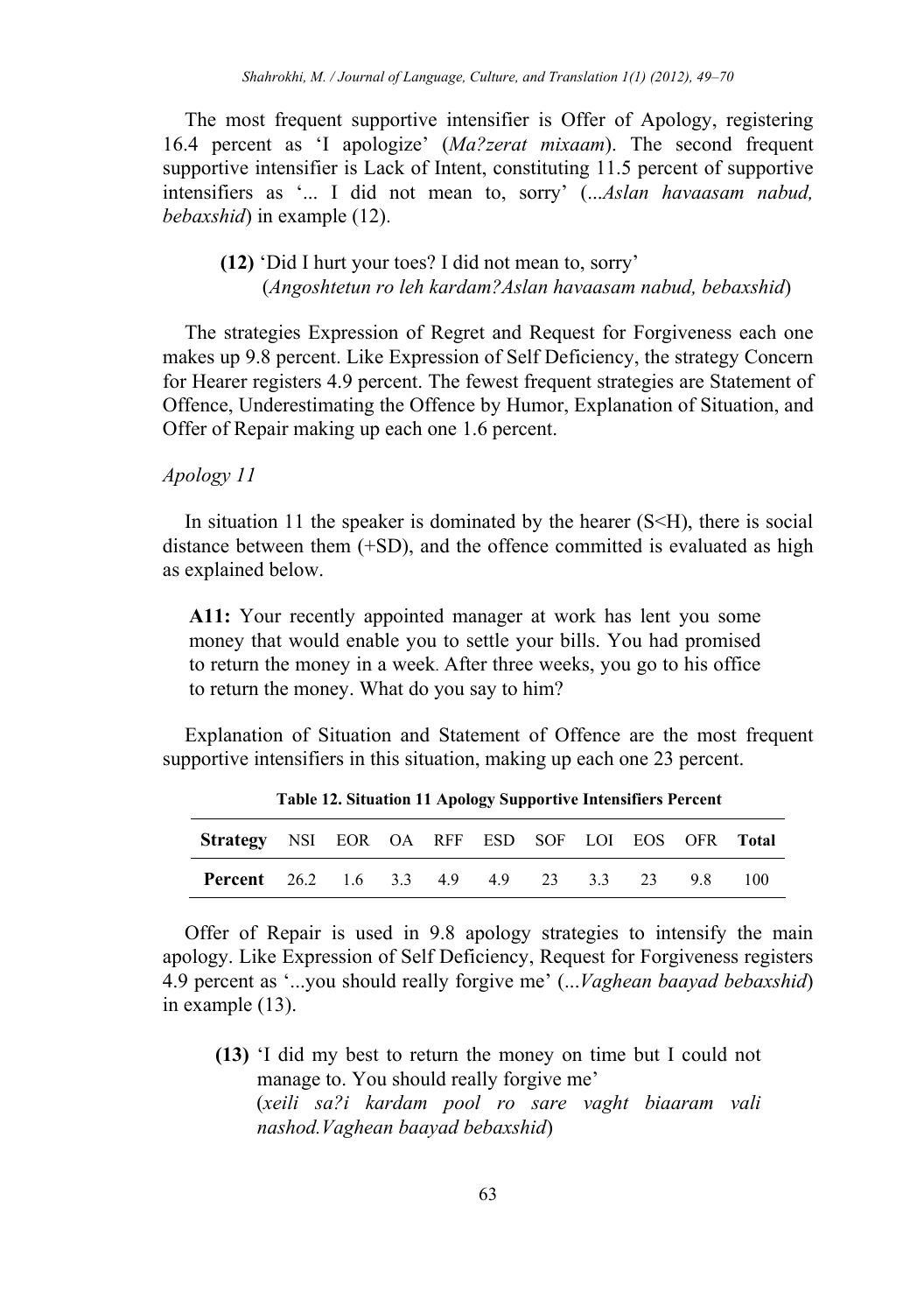The strategies Lack of Intent and Offer of Apology each one constitutes 3.3 percent and the fewest frequent strategy is Expression of Regret, registering 1.6 percent.

### *Apology 12*

In the last apology situation, the speaker who is dominating the hearer  $(S > H)$ has to apologize for a damage made to the hearer property. There is social distance between the speaker and hearer (+SD) and the offence committed here is highly severe as explained below.

**A12:** You have been working for a company for some time now. A new trainee has lent you his brand new laptop for you to use for a while. Trying to answer the phone, you accidentally drop it on the floor and smash part of the screen. What do you say to him?

Table13 shows that Offer of Repair is used in 47.5 percent of cases as supportive intensifier.

| Table 19. Shuation 12 Apology Supportive Intensifiers I creent |  |  |  |  |  |  |  |  |  |  |  |  |
|----------------------------------------------------------------|--|--|--|--|--|--|--|--|--|--|--|--|
| Strategy NSI EOR OA RFF ESD SOF LOI OFR Total                  |  |  |  |  |  |  |  |  |  |  |  |  |
| <b>Percent</b> 27.9 3.3 3.3 3.3 3.3 3.3 8.2 47.5 100           |  |  |  |  |  |  |  |  |  |  |  |  |

**Table 13. Situation 12 Apology Supportive Intensifiers Percent** 

The second frequent supportive intensifier is Lack of Intent as '…I did not want to break it on purpose' (…*nemixaastam amdan beshkanamesh*) in example (14).

**(14)** 'You are right if you get angry with me. But I did not want to break it on purpose' (*hagh daari age az dastam asabaani beshi. Vali nemixaastam amdan beshkanamesh*...)

The other supportive intensifiers including Expression of Regret, Offer of Apology, Request for Forgiveness, Expression of Self Deficiency, and Statement of Offence each one registers 3.3 percent.

#### **4. Discussion**

The data analyzed showed the variety of linguistic choice among Persian speakers as far as the intensification of apology speech acts is concerned. The following discussion includes the relation of context-internal and contextexternal variables with apology supportive intensifiers.

The analysis of the data revealed that the first two most frequent supportive intensifiers in the data collected from among Persian speakers are respectively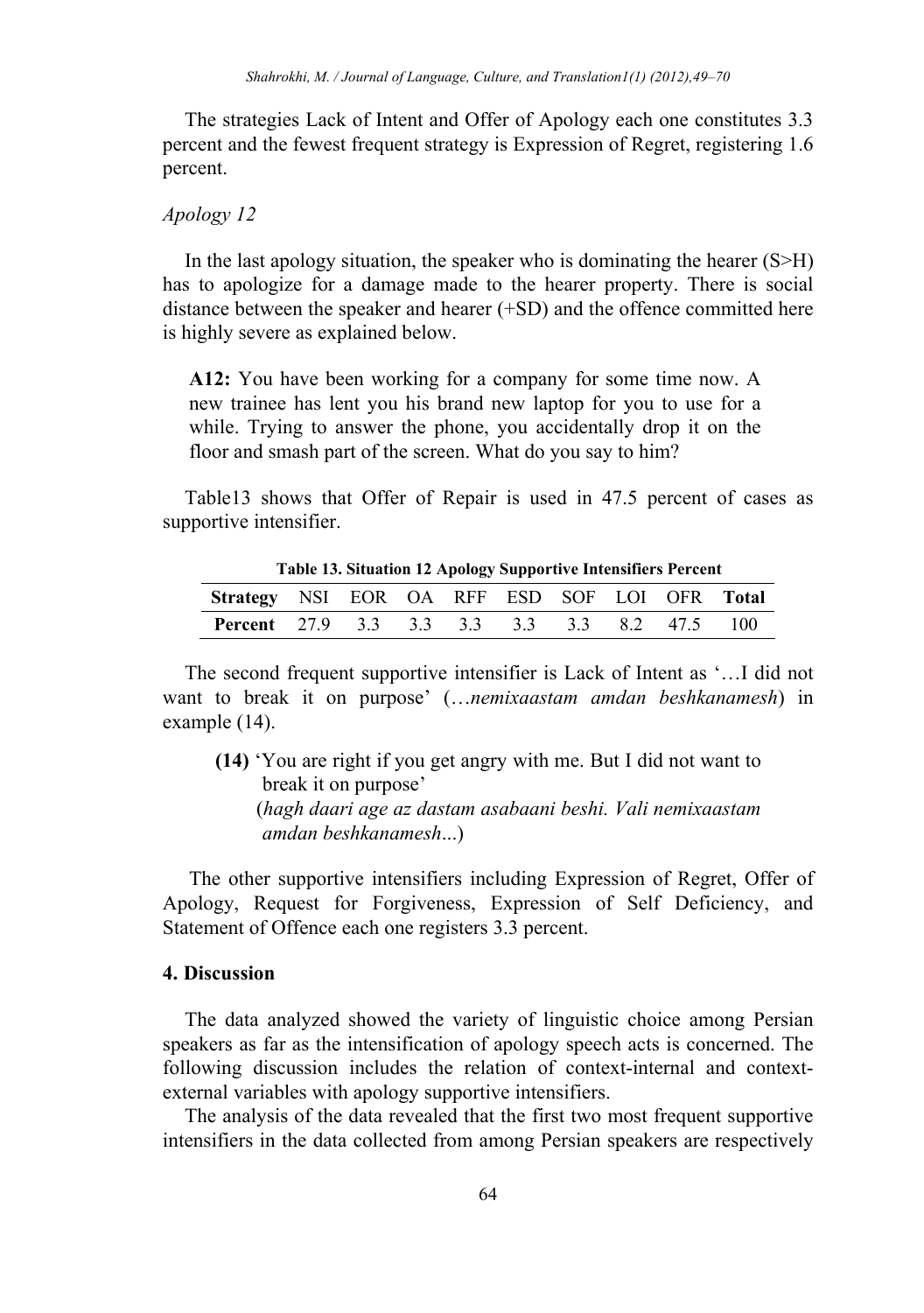Offer of Repair and Statement of Offence, as displayed in Figure 1. The first two frequent supportive intensifiers are from among Taking on Responsibility category; Offer of Repair and Statement of Offence make up some 61.5 percent of all supportive intensifiers used by the participants. Lack of Intent, Expression of Self Deficiency, Concern for Hearer, and Justifying the Hearer which are from the category Taking on Responsibility register respectively some 7.54, 5.8, 2.32, and 0.5 percent. As such, the first linguistic choice of Persian participants is to take on the responsibly of the offence committed to support the apology strategy they realize to redress an offence. Explanation of Situation is used, then, in 14.9 percent of apology strategies as supportive intensifiers.

According to Figure 1 below, IFID strategies are employed in 20.5 percent of apology strategies as supportive intensifiers including Expression of Regret some 8.1 percent, Offer of Apology some 7.54 percent, and Request for Forgiveness some 4.8 percent.



**Figure 1. Apology Supportive Intensifiers Total Frequencies** 

The strategy Underestimating the Offence by Humor is used only in 1.7 percent of apology strategies as supportive intensifier, indicating that it is not a favorable strategy as supportive intensifier among the participants of the study. The participants of the study did not use the strategy Promise of Forbearance as supportive intensifier in any situation. Promise of Forbearance is, therefore, not asuitable supportive intensifier among Persian participants of this study.

As for variety of supportive intensifiers across situations, Table 14 below reports the percents and frequencies of the supportive intensifiers realized in different situations. The frequencies and percents in bold style indicate the most frequent strategy in a situation. The frequencies and percents highlighted in gray indicate the highest frequency of a given strategy across all situations.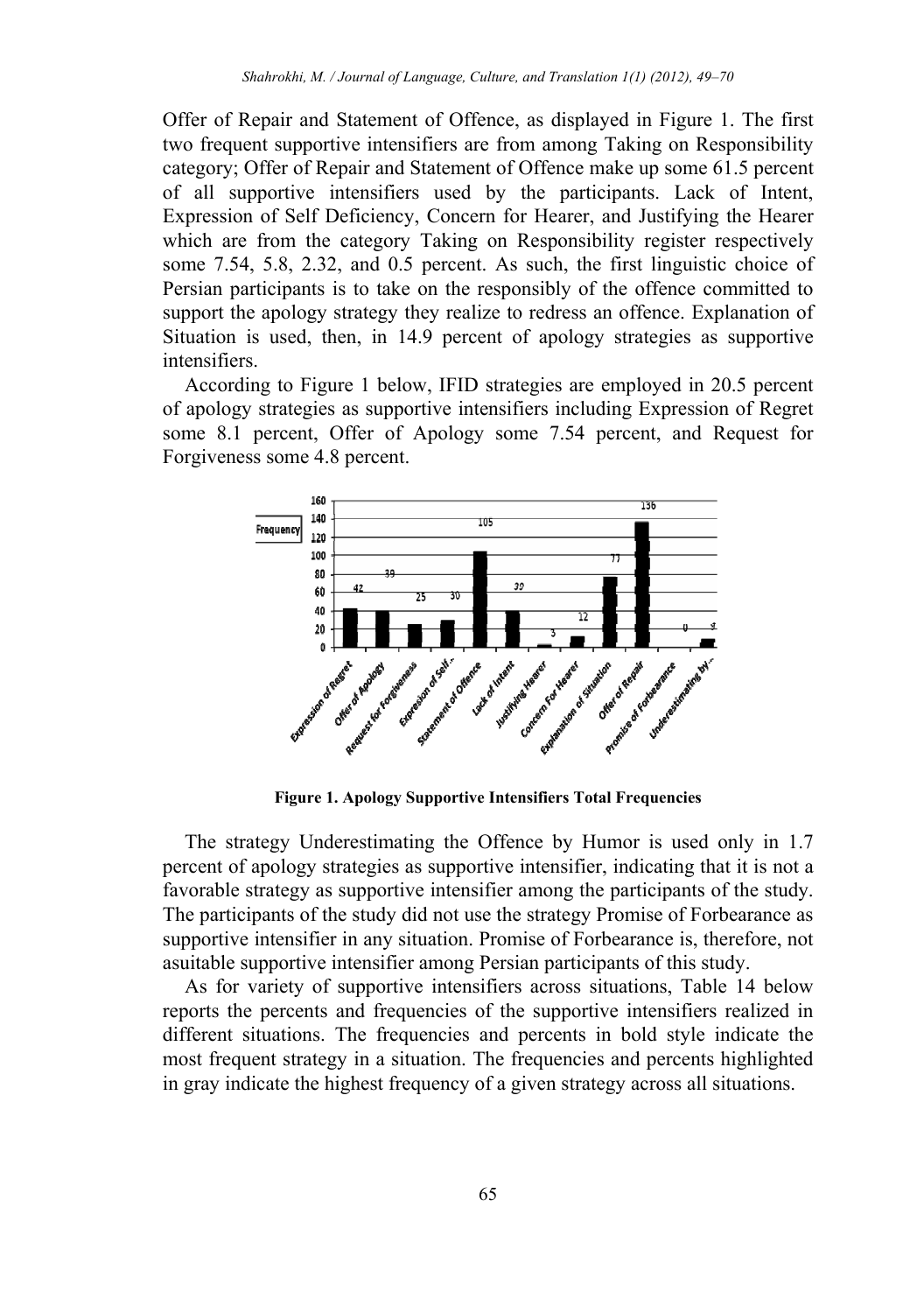|              | Strategy                           | <b>Illocutionary Force</b><br><b>Indicating Device</b><br>(IFID) |                          |                  |                  |                         | (TOR)            | <b>Taking On Responsibility</b> |                  | <b>Other Strategies</b> | Total            |                  |                  |    |
|--------------|------------------------------------|------------------------------------------------------------------|--------------------------|------------------|------------------|-------------------------|------------------|---------------------------------|------------------|-------------------------|------------------|------------------|------------------|----|
| Situation    |                                    | <b>EOR</b>                                                       | <b>AOA</b>               | <b>RFF</b>       | <b>ESD</b>       | LOI                     | <b>JTH</b>       | <b>CFH</b>                      | <b>STO</b>       | <b>UOH</b>              | <b>AES</b>       | <b>AOR</b>       | POF              |    |
| $\mathbf{1}$ | N <sub>0</sub>                     | $\mathbf{1}$                                                     | $\mathbf{1}$             | $\overline{4}$   | $\mathbf{1}$     | $\mathbf{1}$            | $\theta$         | $\mathbf{0}$                    | 32               | $\mathbf{0}$            | $\overline{7}$   | 8                | 1                | 56 |
|              | $\frac{0}{0}$                      | 1.6                                                              | 1.6                      | 6.6              | 1.6              | 1.6                     | $\boldsymbol{0}$ | $\overline{0}$                  | 52.5             | $\boldsymbol{0}$        | 11.5             | 13.1             | 1.6              |    |
| $\mathbf{2}$ | N <sub>0</sub>                     | 10                                                               | 6                        | 3                | $\overline{4}$   | 13                      | $\boldsymbol{0}$ | $\overline{4}$                  | $\boldsymbol{0}$ | 3                       | $\mathbf{0}$     | 6                | $\mathbf{0}$     | 49 |
|              | $\mathbf{0}_{\mathbf{0}}^{\prime}$ | 16.4                                                             | 9.8                      | 4.9              | 6.6              | 21.3                    | $\mathbf{0}$     | 6.6                             | $\mathbf{0}$     | 4.9                     | $\mathbf{0}$     | 9.8              | $\boldsymbol{0}$ |    |
| 3            | N <sub>0</sub>                     | $\overline{c}$                                                   | 5                        | 3                | $\boldsymbol{0}$ | 3                       | $\theta$         | 3                               | 15               | $\boldsymbol{0}$        | 16               | 6                | $\boldsymbol{0}$ | 53 |
|              | $\frac{0}{0}$                      | 3.3                                                              | 8.2                      | 4.9              | $\mathbf{0}$     | 4.9                     | $\theta$         | 4.9                             | 24.6             | $\mathbf{0}$            | 26.2             | 9.8              | $\mathbf{0}$     |    |
| 4            | N <sub>0</sub>                     | $\,1$                                                            | $\boldsymbol{0}$         | $\boldsymbol{0}$ | $\overline{c}$   | $\overline{4}$          | $\mathbf{0}$     | $\boldsymbol{0}$                | 10               | $\overline{4}$          | $\overline{2}$   | $\boldsymbol{0}$ | $\boldsymbol{0}$ | 23 |
|              | $\frac{0}{0}$                      | 1.6                                                              | $\boldsymbol{0}$         | $\theta$         | 3.3              | 6.5                     | $\mathbf{0}$     | $\mathbf{0}$                    | 16.4             | 6.5                     | 3.3              | $\boldsymbol{0}$ | $\boldsymbol{0}$ |    |
| 5            | N <sub>0</sub>                     | 6                                                                | $\boldsymbol{0}$         | $\overline{2}$   | $\overline{2}$   | $\mathbf{0}$            | $\mathbf{1}$     | $\boldsymbol{0}$                | 5                | $\boldsymbol{0}$        | $\mathbf{1}$     | 34               | $\boldsymbol{0}$ | 56 |
|              | $\frac{0}{0}$                      | 9.8                                                              | $\boldsymbol{0}$         | 3.3              | 3.3              | $\boldsymbol{0}$        | 1.6              | $\boldsymbol{0}$                | 8.2              | $\boldsymbol{0}$        | 1.6              | 55.7             | $\boldsymbol{0}$ |    |
| 6            | No                                 | $\mathbf{1}$                                                     | 6                        | $\mathbf{0}$     | 1                | $\mathbf{0}$            | $\mathbf{1}$     | $\mathbf{0}$                    | $\overline{4}$   | $\mathbf{0}$            | 14               | 22               | $\boldsymbol{0}$ | 49 |
|              | $\frac{0}{0}$                      | 1.6                                                              | 9.8                      | $\mathbf{0}$     | 1.6              | $\boldsymbol{0}$        | 1.6              | $\boldsymbol{0}$                | 6.5              | $\mathbf{0}$            | 23               | 36.1             | $\boldsymbol{0}$ |    |
| 7            | N <sub>0</sub>                     | 5                                                                | $\overline{\mathcal{L}}$ | $\mathbf{0}$     | $\boldsymbol{0}$ | $\overline{\mathbf{3}}$ | $\boldsymbol{0}$ | $\mathbf{1}$                    | 5                | $\mathbf{1}$            | 13               | $\overline{4}$   | $\boldsymbol{0}$ | 36 |
|              | $\frac{0}{0}$                      | 8.2                                                              | 6.6                      | $\mathbf{0}$     | $\boldsymbol{0}$ | 4.9                     | $\mathbf{0}$     | 1.6                             | 8.2              | 1.6                     | 21.3             | 6.6              | $\boldsymbol{0}$ |    |
| 8            | N <sub>0</sub>                     | $\overline{4}$                                                   | $\boldsymbol{0}$         | 1                | 12               | $\mathbf{0}$            | $\mathbf{0}$     | $\mathbf{1}$                    | 5                | $\mathbf{0}$            | $\overline{2}$   | $\mathbf{0}$     | $\mathbf{0}$     | 25 |
|              | $\frac{0}{0}$                      | 6.6                                                              | $\boldsymbol{0}$         | 1.6              | 19.7             | $\boldsymbol{0}$        | $\boldsymbol{0}$ | 1.6                             | 8.2              | $\boldsymbol{0}$        | 3.3              | $\mathbf{0}$     | $\boldsymbol{0}$ |    |
| 9            | No                                 | 3                                                                | $\overline{\mathbf{3}}$  | $\mathbf{1}$     | $\mathbf{0}$     | $\mathbf{1}$            | $\mathbf{1}$     | $\boldsymbol{0}$                | 10               | $\boldsymbol{0}$        | $\tau$           | 20               | $\boldsymbol{0}$ | 46 |
|              | $\frac{0}{0}$                      | 3.3                                                              | 3.3                      | 1.6              | $\mathbf{0}$     | 1.6                     | 1.6              | $\mathbf{0}$                    | 16.4             | $\mathbf{0}$            | 11.5             | 32.8             | $\boldsymbol{0}$ |    |
| 10           | No.                                | 6                                                                | 10                       | $\overline{6}$   | 3                | $\tau$                  | $\boldsymbol{0}$ | 3                               | $\mathbf{1}$     | $\mathbf{1}$            | $\mathbf{1}$     | 1                | $\mathbf{0}$     | 38 |
|              | $\frac{0}{0}$                      | 9.8                                                              | 16.4                     | 9.8              | 4.9              | 11.5                    | $\boldsymbol{0}$ | 4.9                             | 1.6              | 1.6                     | 1.6              | 1.6              | $\boldsymbol{0}$ |    |
| 11           | N <sub>0</sub>                     | $\mathbf{1}$                                                     | $\overline{c}$           | 3                | 3                | $\overline{2}$          | $\theta$         | $\mathbf{0}$                    | 14               | $\mathbf{0}$            | 14               | 6                | $\boldsymbol{0}$ | 45 |
|              | $\frac{0}{0}$                      | 1.6                                                              | 3.3                      | 4.9              | 4.9              | 3.3                     | $\theta$         | $\mathbf{0}$                    | 23               | $\mathbf{0}$            | 23               | 9.8              | $\mathbf{0}$     |    |
| 12           | No                                 | $\overline{c}$                                                   | $\overline{c}$           | $\overline{2}$   | $\overline{c}$   | 5                       | $\mathbf{0}$     | $\boldsymbol{0}$                | $\overline{c}$   | $\boldsymbol{0}$        | $\boldsymbol{0}$ | 29               | $\boldsymbol{0}$ | 55 |
|              | $\frac{0}{0}$                      | 3.3                                                              | 3.3                      | 3.3              | 3.3              | 8.2                     | $\mathbf{0}$     | $\boldsymbol{0}$                | 3.3              | $\mathbf{0}$            | $\boldsymbol{0}$ | 47.5             | $\mathbf{0}$     |    |

**Table 14. Frequency and Percent of Apology Supportive Intensifiers across Situations** 

# **EOR: Expression of Regret; AOA: An Offer of Apology; RFF: Request for Forgiveness; ESD: Expression of Self Deficiency; LOI: Lack of Intent; JTH: Justifying the Hearer; CFH: Concern for Hearer; STO: Statement of Offence; UOH: Underestimating the Offence by Humor; AES: An Explanation of Situation; AOR: An Offer of Repair; POF: Promise of Forbearance**

Situations 1 and 5 register the most frequent realizations of supportive intensifiers, that is each one 56 cases. In situations 1 the speaker is dominated by the hearer (S<H), however in situation 5 the speaker and the hearer are both equal in terms of social dominance (S=H). The offence committed in situation 1 is evaluated as low, however in situation 5 the offence is evaluated as high. The speaker and hearer do not know one another (+SD) both in situation 1 and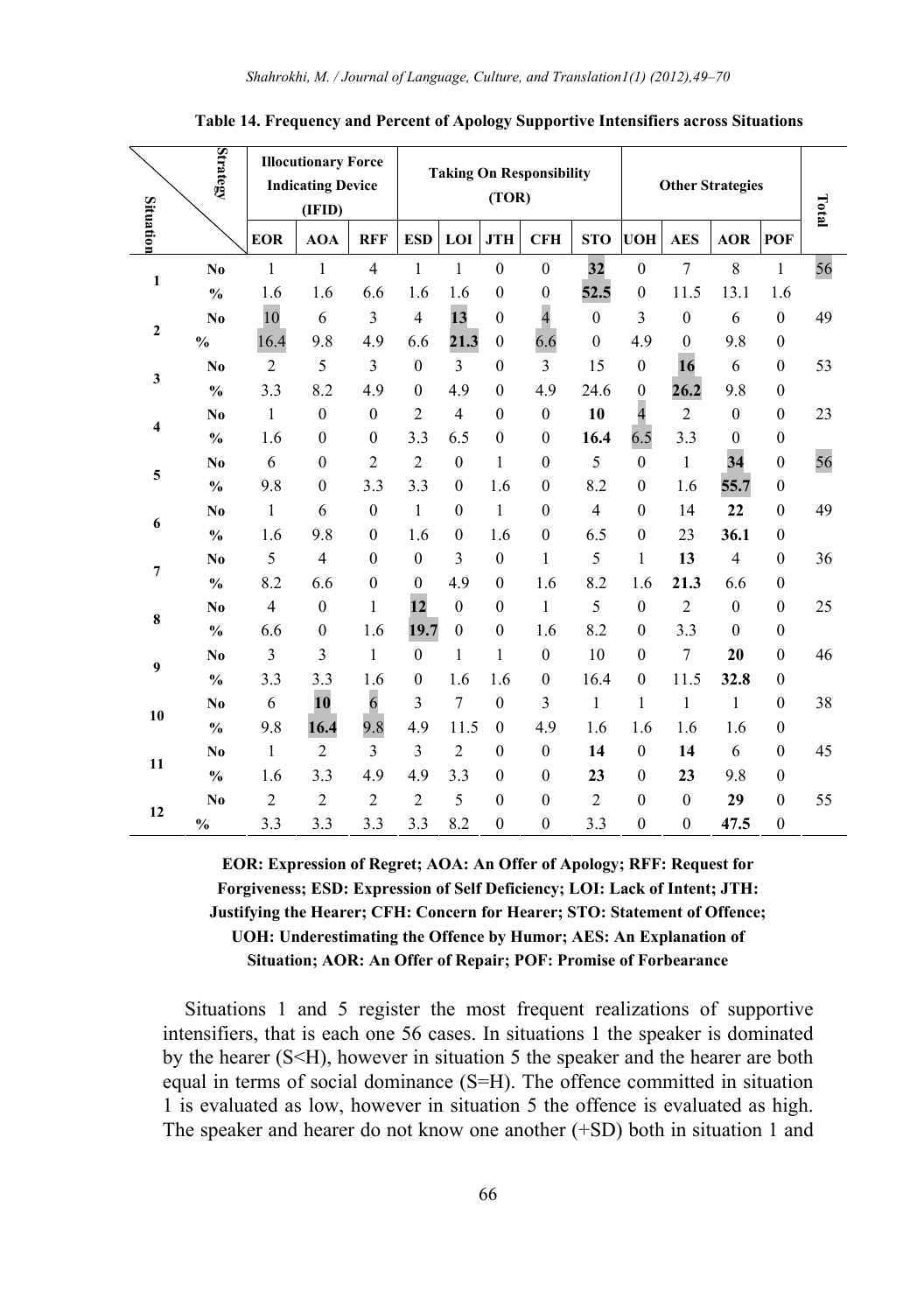5. Social distance (+SD), consequently, is the common variable between the two situations where the most frequent realization of supportive intensifier is registered.

Expression of Regret registers the most frequent realization in situation 2. The most frequent realizations of the strategies Offer of Apology and Request for Forgiveness is reported for situation 10. The context-internal variables, namely social distance and social dominance in situations 2 and 10 are different; that is to say the speaker is dominated by hearer  $(S< H)$  and there is no social distance (-SD) between the interlocutors in situation 2 and in situation10 the speaker and the hearer are not dominating one another (S=H) and there is social distance (+SD) between the interlocutors. However, the offence committed is evaluated as low in both situation 2 and situation 10. As such, the most frequent realization of IFID strategies as supportive intensifier across situations is reported where the severity of offence is low.

Situation 1, where the speaker is dominated by the Hearer  $(S \leq H)$ , the interlocutors do not know one another well (+SD), and severity of the offence is low, includes the most frequent realization of Statement of Offence as supportive intensifier. In situation 2, as explained above, the speaker is dominated by hearer (S<H) and there is no social distance (-SD) between the interlocutors; in situation 2 where the severity of offence is low the most frequent realizations of the strategies Lack of Intent and Concern for Hearer as supportive intensifier are reported. The strategy Expression of Self Deficiency is registered most frequently in situation 8 where the speaker has a dominating (S>H) and close (-SD) relation with the hearer and the offence committed is low in severity. The strategy Justifying Hearer has few instances in situations 5, 6, and 9 as supportive intensifier. Except for Justifying Hearer, most of the strategies from the category Taking on Responsibility, namely Statement of Offence, Lack of Intent, Concern for Hearer, and Expression of Self Deficiency register the most frequent realizations in situations where severity of the offence committed is low as in situations, 1, 2, and 8.

Underestimating Offence by Humor is most frequently used as supportive intensifier in situation 4. The equal status of interlocutors (S=H), the lack social distance (-SD) between the interlocutors, and the low severity of the offence in situation 4 nominates it as the most suitable situation where an apology strategy can be supported by humor as supportive intensifier.

In situation 3, where the speaker is expected to apologize for delay while his colleague has been covering for him, the most frequent realization of Explanation of Situation is reported. Explaining the reason which could have given rise to the delay can be a suitable supportive intensifier for the apology strategies realized in this situation.

According to Table 14 above, the strategy Offer of Repair has been used as the most frequent supportive intensifiers in situations 5, 6, 9, and 12. Regarding the context-internal and -external variables in situations 5, 6, 9, and 12, all the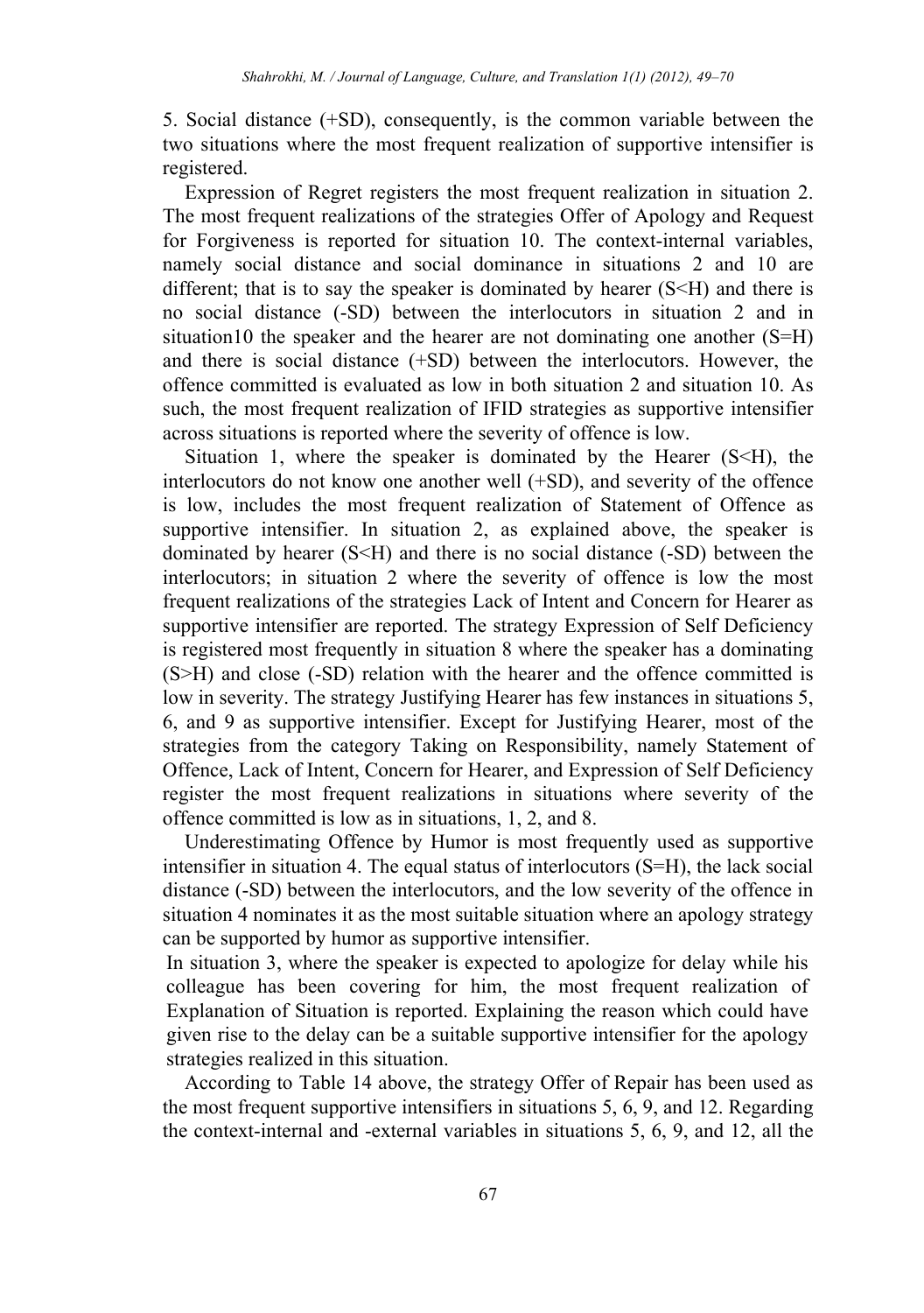possible statuses of context-internal variable, namely (S=H) in situations 5 and 9,  $(S>H)$  in situation 12,  $(S< H)$  in situation 6,  $(-SD)$  in situations 5, 6, and 9, and (+SD) in situation 12, can be observed. However, the only common variable in situations where Offer of Repair has been employed by the participants of the study as the most frequent supportive intensifier is the high severity of the offence committed.

# **5. Concluding Remarks**

The purpose of this study was to provide an account of the apology supportive intensifications realized in Persian based on the participants' assessment of the context-internal and context-external variables. The results indicated that some of the universal strategies of apology were used for the intensification of apologies in Persian; this supported the claim by Brown and Levinson (1987) that there were universal strategies for the realization of apologies (e.g., Illocutionary Force Indicating Device) and their intensifications. Moreover, the results implicated that context-internal and context-external variables motivated the realization patterns of apology supportive intensifications in general. As the interlocutors' assessments of the context-internal and context-external variables interacted with the strategies the interlocutors chose for the intensifications of apologies.

The findings also indicated the existence of culture-specific apology strategies, as *Underestimating the Offence by Humor,* used as a supportive intensification of apologies in Persian; this highlighted the significance of cultural norms and rules in any theory concerning with the realization of apology speech acts. The communication failures and misunderstandings that may happen cross-culturally due to culture-specific strategies for the realization of speech acts can be minimized in case culture-specific strategies receive further attention and investigation in both Persian and other languages. As for Persian, this type of research could be "an approximation which provides us with insight into Persian ... politeness strategies" (Shahrokhi and Jariah, 2011, p.30). Therefore, the investigation and revelation of culture specific strategies of speech acts, as conducted preliminarily in this study, can contribute to the formation of a more comprehensive theory of cross-cultural speech acts realizations.

Moreover, since the participants of the study were all selected from male native speakers of Persian, the study also paves the way for conducting the same research on female native speakers of Persian to see whether gender differentiates the choice of apology intensifications with regard to contextual variables.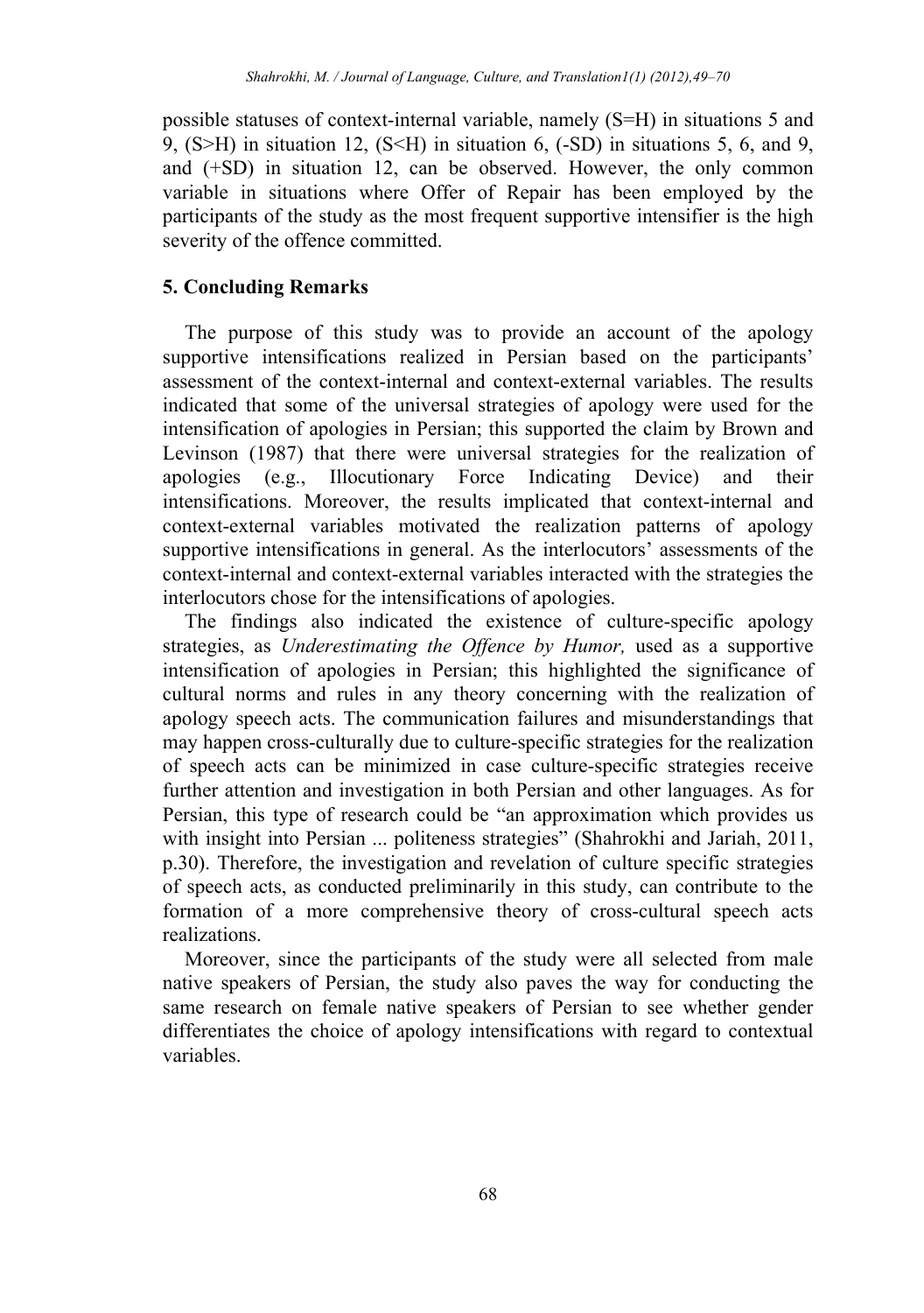#### **6. References**

- Afghari, A. (2007). A Sociopragmatic Study of Apology Speech Act Realization Patterns in Persian. *Speech Communication, 49*, 177-185.
- Bergeman, M. L., & Kasper, G. (1993). Perception and performance in native and nonnative apology. In G. Kasper & S. Blum-Kulka (Eds.), *Interlanuage pragmatics* (pp. 82-107). New York: Oxford University Press.
- Blum-Kulka, S., House, J. (1989). Cross-cultural and situational variation in requesting behavior. In S. Blum-Kulka, J. House & G. Kasper (Eds.), *Cross-cultural Pragmatics: Request and Apologies* (pp. 123-154). New Jersey: Ablex.
- Blum-Kulka, S., House, J., & Kasper, G. (Eds.). (1989). *Cross-cultural Pragmatics: Request and Apologies*. New Jersey: Ablex.
- Blum-Kulka, S., & Olshtain, E. (1984). Request and Apologies: a cross-cultural study of speech act realization patterns (CCSARP). *Applied Linguistics, 5*  (3), 196-213.
- Brown, P., & Levinson, S. (1978). Universals of language usage: Politeness phenomena. In E. Goody (Ed.), *Questions and Politeness* (pp. 56-324). Cambridge: Cambridge University Press.
- Brown, P., & Levinson, S. (1987). *Politeness: Some Universals in Language Use*. Cambridge: Cambridge University Press.
- Fraser, B. (1980). On apologies. In F. Coulmas (Ed.), *Conversational routine: Explorations in standardized communication situations and prepatterned speech* (pp. 259-270): The Hague, etc.: Mouton.
- Goffman, E. (1971). *Relations in Public: Microstudies of the Public Order*. Harmondsworth: Penguin.
- Littlejohn, S. W., & Foss, K. (2008). *Theories of human communication* (9th ed.). Belmont, CA Wadsworth Cengage Learning.
- Olshtain, E. (1989). Apologies across cultures. In S. Blum-Kulka, J. House & G. Kasper (Eds.), *Cross-Cultural Pragmatics: Requests and Apologies*. Norwood: N.J.: Albex.
- Olshtain, E., & Cohen, A. (1983). Apology: a speech act set. In N. Wolfson & E. Judd (Eds.), *Sociolinguisitcs and Language Acquisition*. MA: Newbury House.
- Sami-Hou, Y.-c. (2006). *A Cross-cultural Study of the Perception of Apology Effect of Contextual Factors, Exposure to the Target Language, Interlocutor Ethnicity and Task Language* MA Thesis, National Sun Yatsen University, Taiwan.
- Searle, J. R. (1969). *Speech Acts: An Essay in the Philosophy of Language*. Cambridge Cambridge University Press.